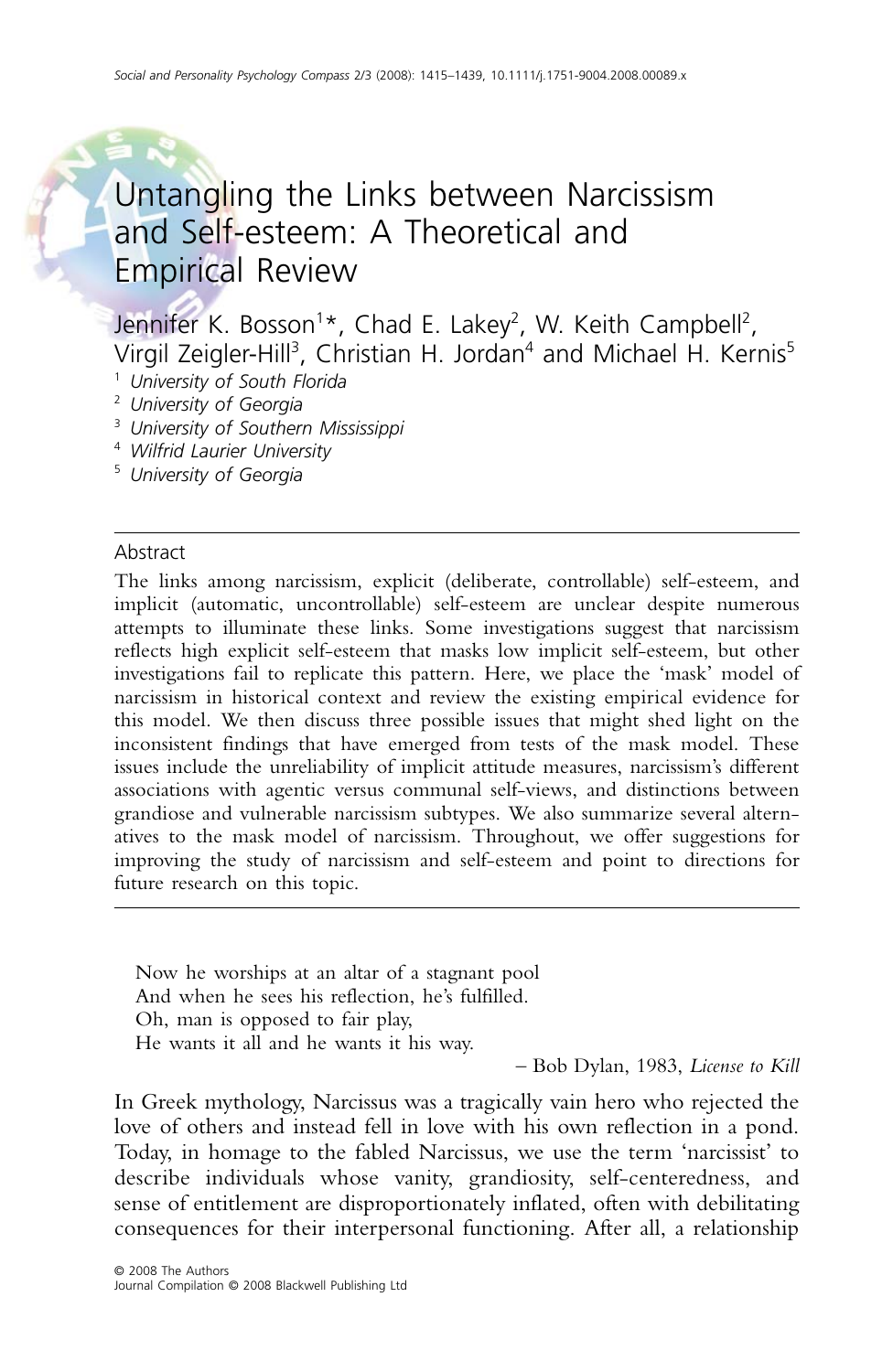partner who 'wants it all and ... wants it his way' will soon grow wearisome to those who prefer 'fair play'.

Despite – or perhaps because of – their infuriatingly grandiose sense of self-worth, narcissists continue to fascinate theorists, researchers, and laypersons alike. One question that elicits much debate is that of the narcissist's *real* self-esteem. Do narcissists truly hold the self in such dizzyingly high regard, or does their high self-esteem merely mask underlying – perhaps even non-conscious – feelings of inferiority?

In this paper, we summarize some of the recent empirical research that explores this question and identify possible causes for the inconsistent findings that have emerged from this work. Such possible causes include the unreliability of measurement instruments, differences in the ways that researchers define and measure self-esteem, and the possibility of distinct subtypes of narcissism that relate differently to self-esteem. We also consider the links between narcissism and other models of fragile self-esteem and discuss possible directions for future work. Our goal is to provide a broad overview of social and personality psychology research on narcissism and self-esteem and, within the limits of the available data, quantify the relationship between narcissism and self-esteem. We begin by summarizing classic psychodynamic and current social-personality accounts of narcissism.

### **Narcissism and the 'Mask' Model of Self-esteem**

The starting points for discussing narcissism and its relation to 'real' selfesteem are the classic psychodynamic works of Freud (1914), Kohut (1966, 1977), and Kernberg (1975). According to popular interpretations of these works, narcissism can be explained via a 'mask' model in which the narcissist's surface-level grandiosity masks deep-seated feelings of inferiority. However, early psychodynamic accounts of narcissism are more complex and varied than implied by the mask model. Indeed, the mask model of narcissism is not readily apparent in all of Freud's writings, although it does become apparent in Kohut's work and is relatively clear in Kernberg's.

According to Freud (1914), narcissism results when the individual attaches too much libido (psychic energy) to the ego (self) and too little to his or her internalized representations of significant relationship partners. Thus, the individual develops high levels of self-regard and low levels of regard – or love – for others. When the disparity between regard for self versus others becomes extreme, psychological problems arise: 'A strong egoism is a protection against falling ill, but in the last resort we must begin to love in order not to fall ill, and we are bound to fall ill if ... we are unable to love' (Freud, 1986; p. 28). Freud's (1931) later work on libidinal types noted that, despite narcissists' insufficient regard for others, they often make good leaders because their grandiosity manifests in a dominant, agentic interpersonal style.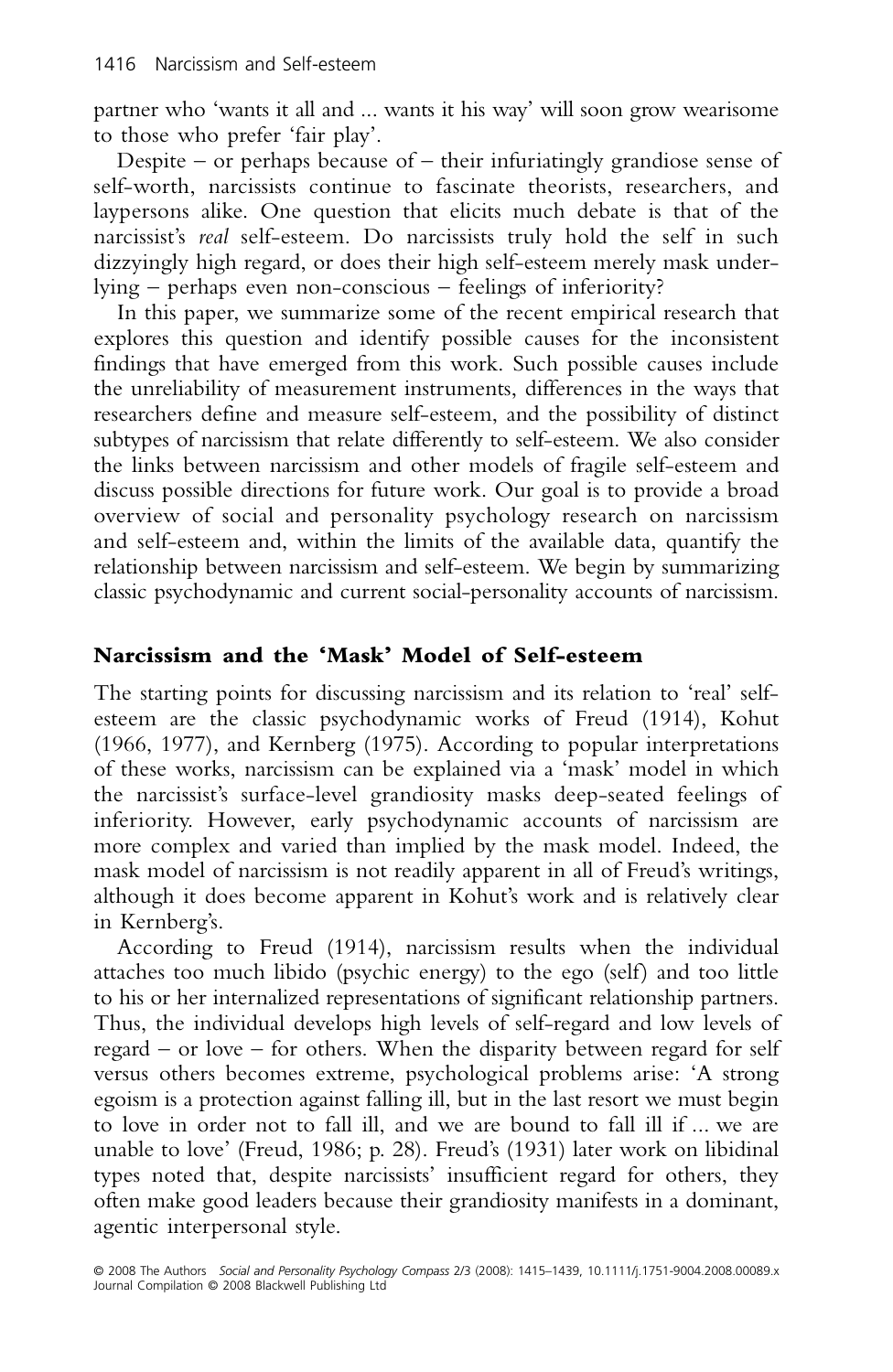Kohut (1966, 1977) saw narcissism not as a result of misplaced psychic energy, but instead as a normal stage of development occurring in infancy and early childhood (Kohut & Wolf, 1986). Under normal circumstances, infants in the stage of narcissism receive admiration from their parents (a process called *mirroring*) and, in exchange, idealize their parents (a process called *idealization*). These processes diminish over time as the child matures and develops a stable and autonomous self. When the needs for admiration and idealization are not met, however, disorders of narcissism can arise. For example, when mirroring needs are not met, the individual develops a 'mirror-hungry' tendency to seek admiration from others; when idealization needs are not met, the individual develops an 'ideal hungry' tendency to associate with idealized others. In this model, narcissistic disorders reflect a weakened, understimulated, empty, and feeble underlying sense of self that emerges when the individual experiences self-esteem threats or similar stressors (Kohut & Wolf, 1986).

Finally, the mask model is relatively evident in Kernberg's (1986) analysis of narcissism. Kernberg viewed narcissistic grandiosity as an acquired defense against 'a hungry, enraged, empty self, full of impotent anger at being frustrated, and fearful of a world which seems as hateful and revengeful as the patient himself' (p. 219). The cause of this 'hungry, enraged, empty self' was inadequate parenting or, more specifically, parental figures who conveyed coldness and hostility toward the child.

Thus, what these psychodynamic accounts all share is an image of narcissism that includes a grandiose self-concept and its resulting difficulties in relational functioning. With regard to the deep-seated feelings of inferiority that are central to the mask model, they are either relatively absent (Freud), inconsistent and labile (Kohut), or decidedly negative (Kernberg). When traditional psychodynamic thought entered the socialpersonality realm, much of the meta-theoretical baggage and terminology were dropped. What remained was an updated version of the mask model: Narcissistic personality tendencies reflect the individual's continual efforts to maintain grandiose (but fragile) self-views that mask deep-seated feelings of inferiority rooted in early interpersonal experiences (Morf & Rhodewalt, 2001; Tracy & Robins, 2003).

More specifically, much current social-personality psychological thinking converges on the following account of narcissism (or some close approximation thereof). As a result of inadequate and insensitive parenting early in life, some individuals develop painful feelings of shame and low self-esteem. To protect against these feelings, narcissists suppress them and, in their stead, construct highly positive self-views that they maintain through a variety of personal and interpersonal strategies. Such strategies include viewing the self as superior to others (John & Robins, 1994), overestimating and exaggerating their positive qualities (Gabriel, Critelli, & Ee, 1994; Paulhus, 1998), derogating others (Morf & Rhodewalt, 1993), and manipulating their romantic partners (Campbell, Foster, & Finkel, 2002), to name a few.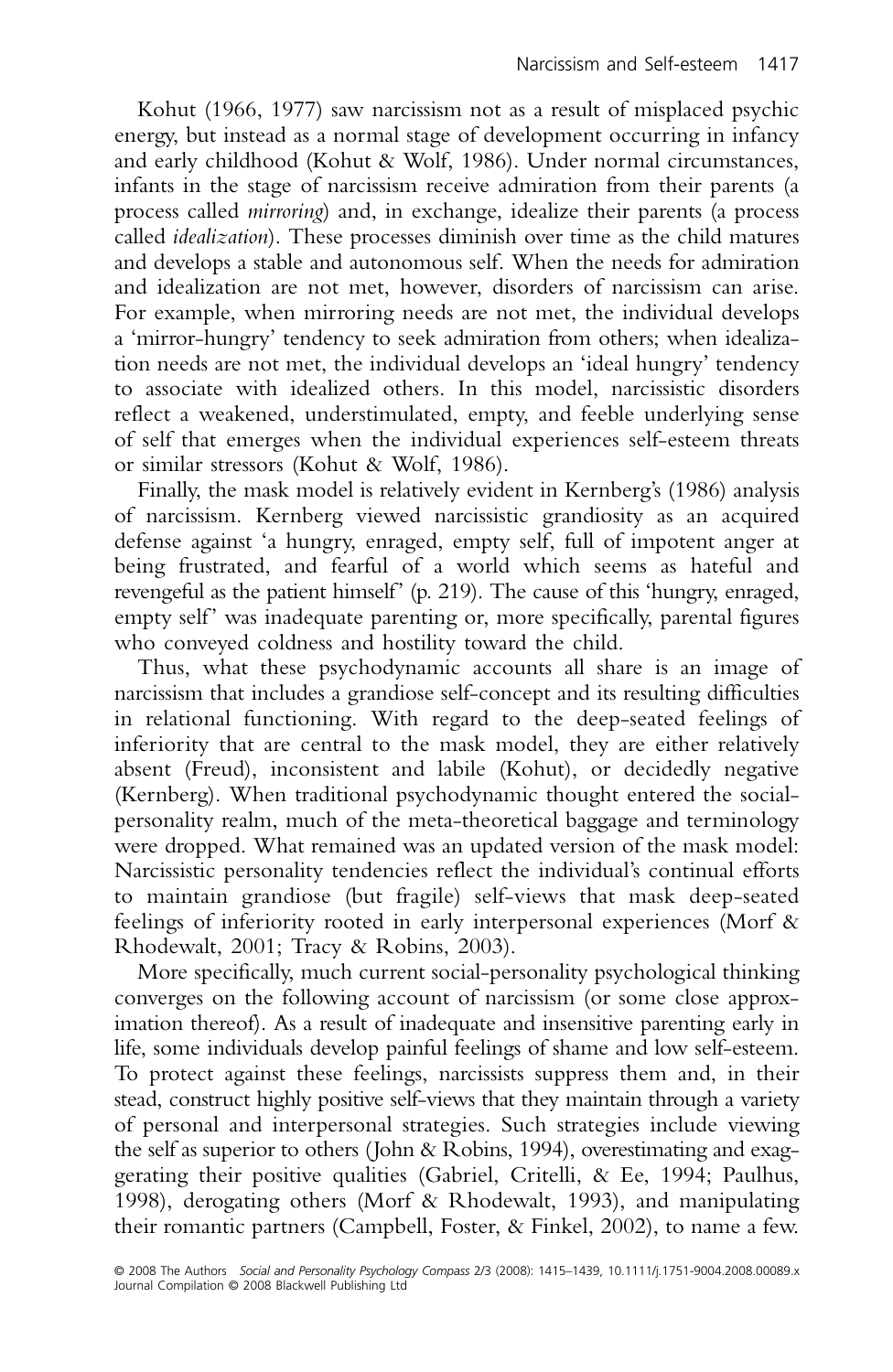Importantly, the narcissist's 'disorder' stems from the conflict between two contradictory sets of beliefs about the self: deep-seated feelings of inferiority, and surface-level feelings of superiority that keep the narcissist unaware of her or his self-loathing, but that require continual reinforcement (see also Akhtar & Thomson, 1982).

## **Testing the Mask Model**

To test the mask model, social-personality psychologists typically measure people's feelings of self-esteem in two different ways – overtly and covertly – and then look to see whether these differently measured views of self-esteem jointly predict people's scores on the Narcissistic Personality Inventory (NPI; Raskin & Hall, 1979, 1981). Before proceeding, we note that social and personality psychologists generally (though not always) define *self-esteem* as a global, affective evaluation of the self that can range anywhere from very negative to very positive (Rosenberg, 1965). Thus, testing the mask model involves measuring both deliberate, controllable feelings toward the self (often called *explicit self-esteem*), and automatic, uncontrollable feelings toward the self (often called *implicit self-esteem*). The mask model predicts that people who score high on the NPI should reveal very high levels of explicit self-esteem combined with relatively low levels of implicit self-esteem.

Measuring explicit self-esteem poses little problem, as standard questionnaire measures are generally sufficient for capturing people's explicit evaluations of their self-worth. Thus, researchers can simply ask people to indicate their agreement with statements that depict varying levels of selfregard (e.g., 'I feel that I am a person of worth, at least on an equal basis with others'; Rosenberg, 1965). Not surprisingly, correlations between explicit self-esteem and the NPI are consistently positive (Campbell, 1999a).

People's automatic feelings of self-esteem are a bit trickier to measure. According to some perspectives, these feelings defy verbal description (Epstein, 1994), making them difficult, if not impossible, to assess via self-reports. Other perspectives suggest that people lack insight into their automatic attitudes toward the self (Koole & Pelham, 2003) and thus cannot report accurately on these feelings. Still, others propose that people are aware of their implicit attitudes toward the self but may be reluctant to reveal these attitudes on self-report instruments (Olson, Fazio, & Hermann, 2007). Thus, researchers interested in implicit self-esteem typically utilize unobtrusive assessment tools that capture people's automatic responses and circumvent their efforts to control the impressions they make.

Although there are numerous possible unobtrusive measures of self-esteem (for summaries see Bosson, Swann, & Pennebaker, 2000; Fazio & Olson, 2003), we focus here on two popular ones: the Implicit Association Test (IAT; Greenwald, McGhee, & Schwartz, 1998) and the Name Letter Task (NLT; Kitayama & Karasawa, 1997; Koole, Dijksterhuis, & van Knippenberg, 2001). Below, we provide brief descriptions of how these instruments work.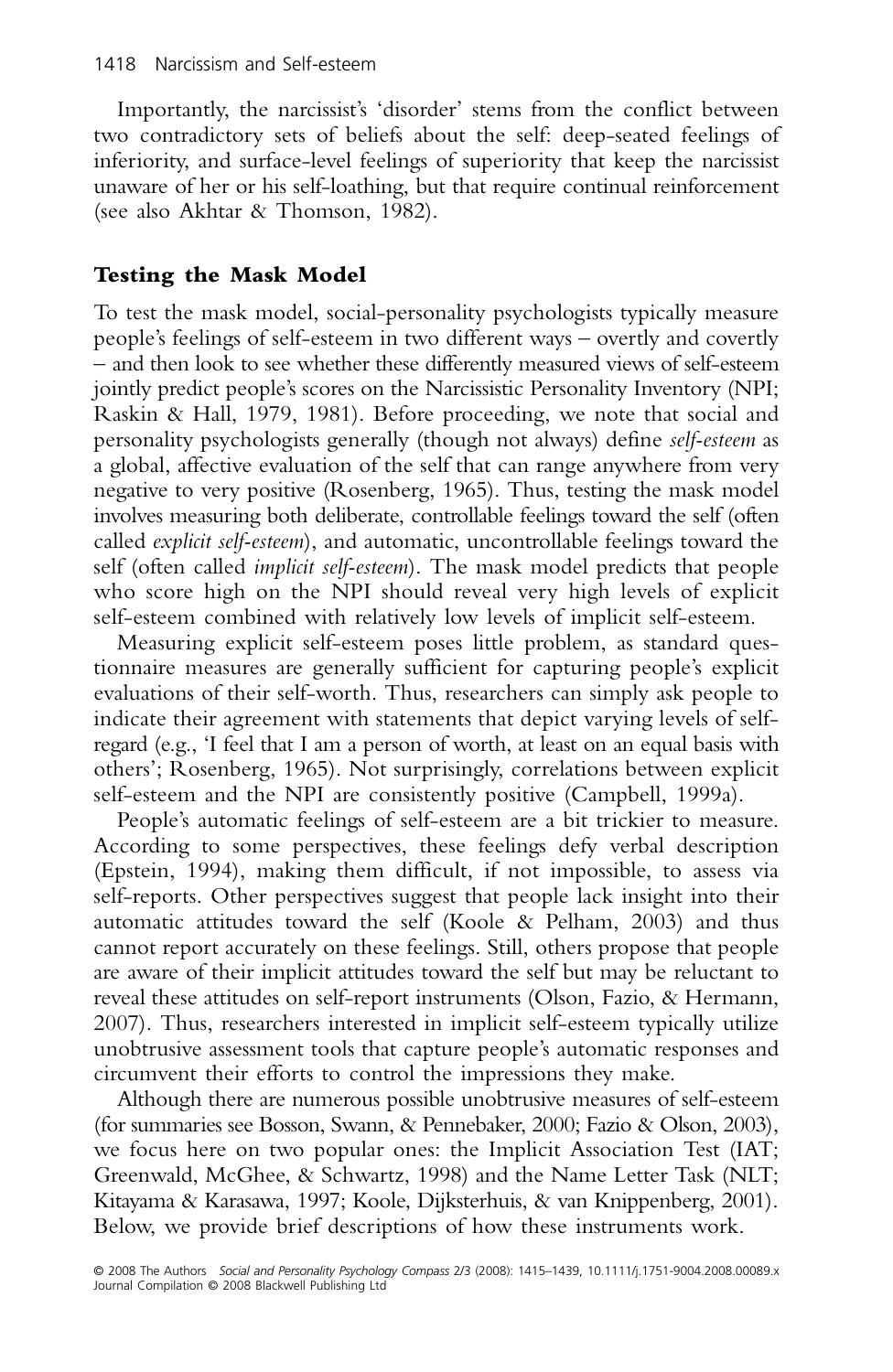The IAT uses a response-mapping procedure in which respondents categorize words presented on a computer screen as quickly and accurately as possible. Specifically, respondents distinguish between *pleasant* and *unpleasant* words (e.g., sunshine, love, agony, and evil) as well as between *self* and *not-self* words (e.g., I, me, they, and them). During the critical phases of the task, respondents make both discriminations (*pleasant* vs. *unpleasant*, *self* vs. *not-self*) on alternate trials using only a single pair of response keys. In one phase, *self* and *unpleasant* words share a response key, whereas *not-self* and *pleasant* words share another response key. During this phase, the categorization task should be relatively difficult for people with high implicit self-esteem because they do not automatically associate the self with negative stimuli. As such, people with high self-esteem should respond relatively slowly. In the other critical phase, *self* and *pleasant* words share a response key, whereas *not-self* and *unpleasant* words share the other response key. This task – associating the self with positive stimuli – should be relatively easy for people with high implicit self-esteem, and thus, their responses should be faster during this phase. Implicit self-esteem is calculated by subtracting average response times during the phase when *self* and *pleasant* words share a response key, from average response times during the phase when *self* and *unpleasant* words share a key. Because respondents do not necessarily know what is being measured or what their responses reveal when they complete the IAT, this instrument presumably bypasses most people's ability to present a falsely positive self (Do-Yeong, 2003; Steffens, 2004; but see Fiedler & Bluemke, 2005, for evidence that people can 'fake' the IAT).

The NLT is based on the idea that people's self-relevant feelings 'leak' onto objects and stimuli that are closely associated with the self, such as their name initials (Nuttin, 1985, 1987). Thus, by presenting people with the 26 letters of the alphabet and asking them to rate how much they like each letter, researchers can calculate how favorably people feel about their own initials relative to the average popularity of those letters. The resulting difference score presumably provides insight into people's affective reactions to the self (Koole et al., 2001). As with the IAT, people do not necessarily know what is being measured when they rate their name initials, and they are therefore unlikely to distort their responses so as to portray a favorable self-image.

As noted, the mask model suggests that narcissists' grandiosity will result in high scores on measures of explicit self-esteem, whereas their underlying feelings of inferiority will result in relatively low scores on unobtrusive self-esteem instruments such as the IAT and NLT. Consistent with the mask model, Jordan et al. found that the interaction between explicit self-esteem and implicit self-esteem – as measured by the IAT – indeed predicted narcissistic tendencies (Jordan, Spencer, Zanna, Hoshino-Browne, & Correll, 2003). Specifically, individuals with the combination of high explicit self-esteem and low implicit self-esteem reported the highest levels of narcissism (i.e., NPI scores) overall, higher than the narcissism levels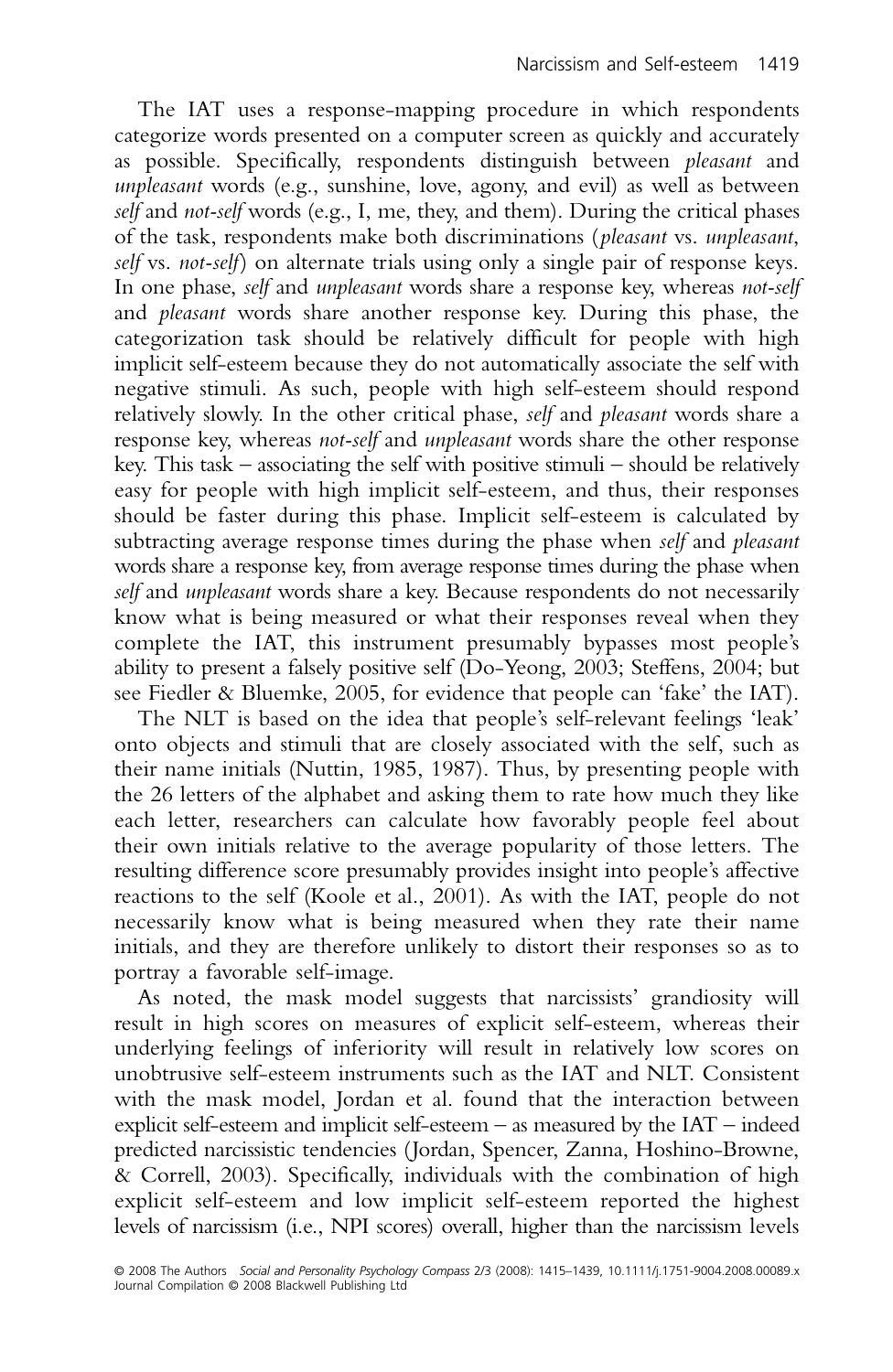

**Figure 1** Narcissism (NPI scores) as a function of explicit self-esteem and implicit self-esteem (the IAT) in Jordan et al. (2003).



**Figure 2** Narcissism (NPI scores) as a function of explicit self-esteem and implicit self-esteem (the IAT) in Zeigler-Hill (2006).

associated with any other combination of explicit and implicit self-esteem. In contrast, individuals who were high in both explicit and implicit selfesteem reported levels of narcissism no different from those reported by individuals low in explicit self-esteem. Similar findings were obtained by Zeigler-Hill (2006), who also used the IAT to assess implicit self-esteem. The patterns found by Jordan et al. and Zeigler-Hill, depicted here in Figures 1 and 2, respectively, provide straightforward support for the mask model of narcissism.

It is worth noting, though, that the mask model only specifies that narcissists have grandiose self-views that mask deeper insecurities. The model does not specify what *non*-narcissists' explicit and implicit self-esteem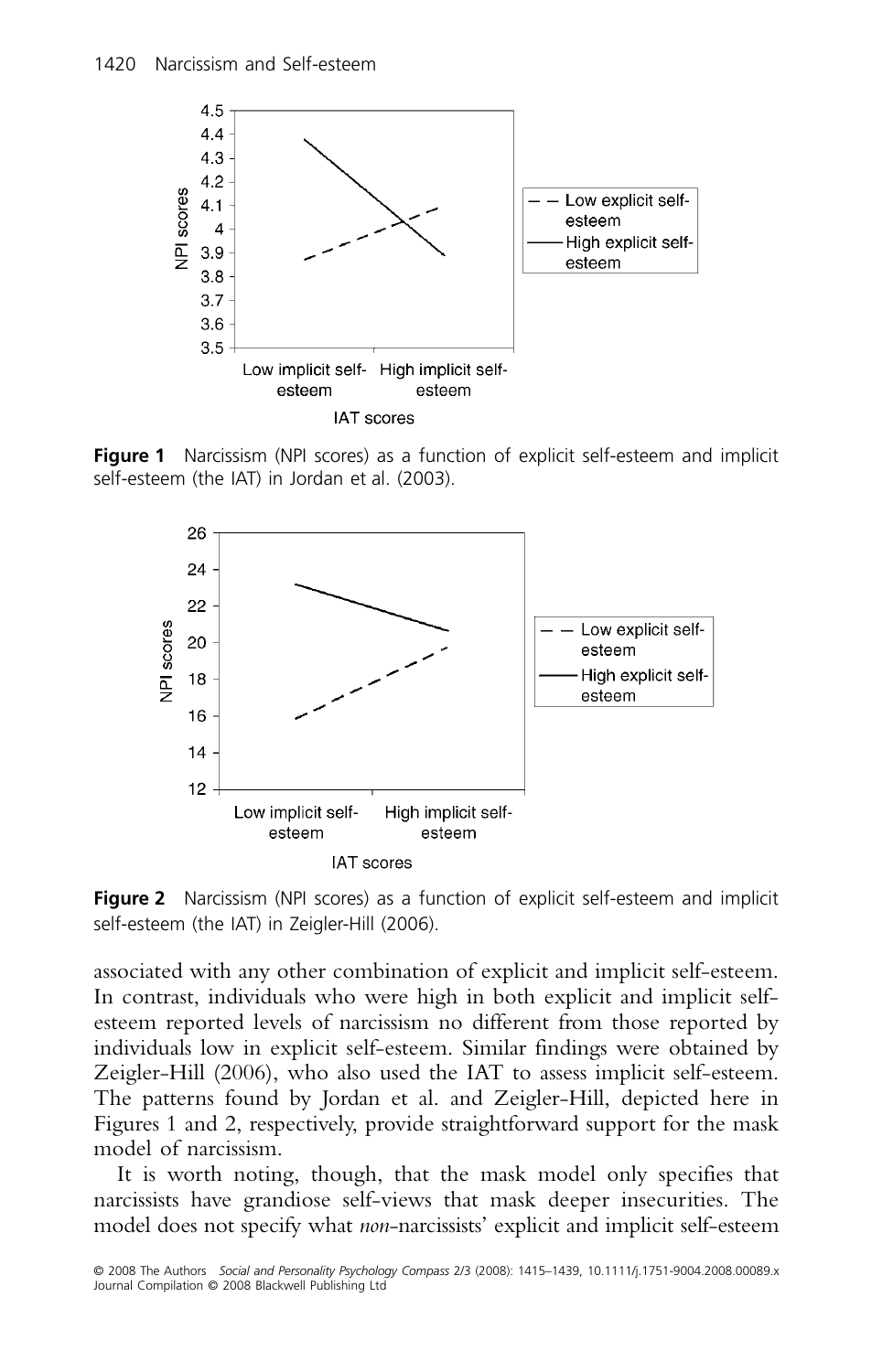

**Figure 3** A schematic depiction of the links between explicit self-esteem and implicit self-esteem and narcissism, according to Gregg and Sedikides (2008).

should look like. On this basis, Gregg and Sedikides (2008) argued that there is no theoretical rationale for assuming that explicit and implicit self-esteem will *interact* to predict narcissism (the pattern depicted in Figures 1 and 2). Instead, these authors' interpretation of the psychodynamic literature suggests that explicit and implicit self-esteem should predict narcissism independently and in opposite directions. As shown in Figure 3, this position holds that explicit self-esteem should relate positively to narcissism at both high and low levels of implicit self-esteem, and implicit self-esteem should relate negatively to narcissism at both high and low levels of explicit self-esteem.

Whether researchers hypothesize an interaction pattern (as in Figures 1 and 2) or a main effects pattern (as in Figure 3), empirical tests of the mask model have yielded puzzlingly inconsistent findings. For example, Campbell, Bosson, Goheen, Lakey, and Kernis (2007) found no support for the mask model, despite using all of the same measures that Jordan et al. (2003) used. Similarly, the pattern predicted by the mask model did not emerge in an investigation by Bosson and Prewitt-Freilino (2007), which used the NLT to capture implicit self-esteem. Several unpublished data sets also failed to produce the patterns obtained by Jordan et al. (2003), Zeigler-Hill (2006), and Gregg and Sedikides (2008).

To get an estimate of the overall strength of the available empirical support for the mask model, we conducted several meta-analyses. One set of meta-analyses examined the relations between narcissism and IAT-measured implicit self-esteem, and another set examined the relations between narcissism and NLT-measured implicit self-esteem. Based on data collected from 1006 respondents, we found no simple relation between narcissism and IAT scores ( $r = 0.06$ ,  $p > 0.27$ ; see Table 1). Similarly, data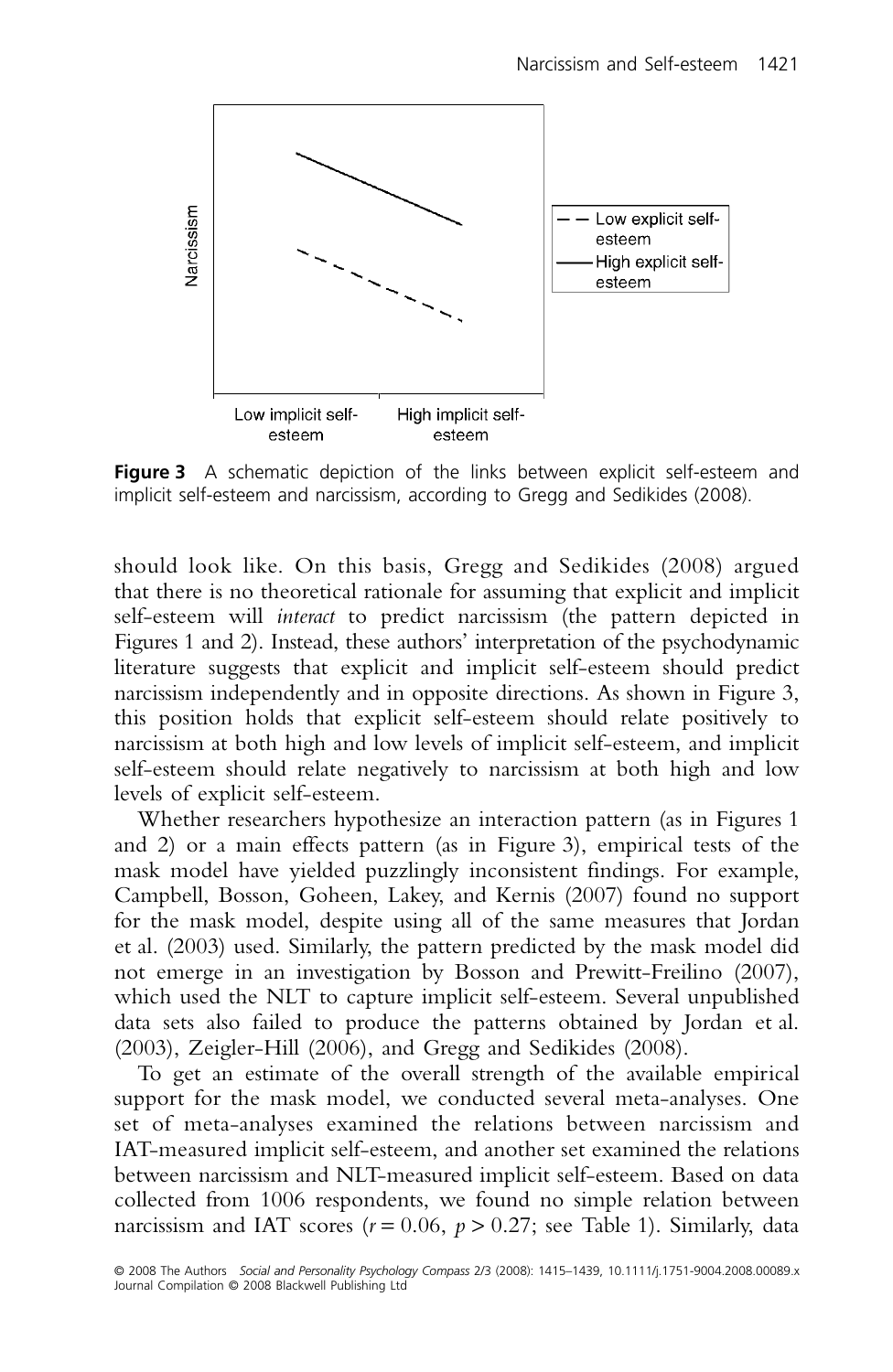| Study                           | <b>Status</b>      | n    | $r_{\text{bivariate}}$ | $r_{\text{interaction}}$ |
|---------------------------------|--------------------|------|------------------------|--------------------------|
| Boldero (2007)                  | Unpublished        | 104  | 0.28                   | 0.27                     |
| Boucher (2007)                  | Unpublished        | 60   | $-0.25$                | $-0.19$                  |
| Bosson (2000)                   | Unpublished        | 80   | 0.11                   | $-0.03$                  |
| Campbell et al. (2007, Study 1) | Published          | 154  | 0.13                   | 0.13                     |
| Campbell et al. (2007, Study 2) | Published          | 114  | 0.21                   | 0.10                     |
| Gregg & Sedikides (2008)        | Unpublished        | 188  | 0.01                   | $-0.05$                  |
| Jordan et al. (2003)            | Published          | 57   | -                      | $-0.26$                  |
| Rosenthal (2007)                | Unpublished        | 91   | $-0.22$                | 0.04                     |
| Zeigler-Hill (2006)             | Published          | 120  | 0.03                   | $-0.27$                  |
| Zeigler-Hill (2007a)            | Unpublished        | 95   | 0.17                   | $-0.03$                  |
|                                 | Total              | 1006 | $0.06$ (ns)            |                          |
|                                 | Total <sub>n</sub> | 1063 |                        | $-0.02$ (ns)             |

**Table 1** Meta-analyses of relations of narcissism with the IAT and the IAT  $\times$  explicit self-esteem interaction

*Note*: Meta-analyses for all bivariate relations were calculated as the weighted average correlations between respective variables. In meta-analyses of relations between narcissism and interaction terms, we used the centered cross-product term where available, as regression values generally suffer from issues of interpretability and 'are usually not comparable across studies' (Hunter & Schmidt, 2004; p. 193). Total *r* equals the weighted average effect size. For more details about all of the meta-analyses reported in this paper, contact W. Keith Campbell at wkeithcampbell@gmail.com.

**Table 2** Meta-analyses of relations of narcissism with the NLT and the NLT  $\times$ explicit self-esteem interaction

| Study                            | <b>Status</b> | n    | $r_{\text{bivariate}}$ | $r_{\text{interaction}}$ |
|----------------------------------|---------------|------|------------------------|--------------------------|
| Bosson (1997)                    | Unpublished   | 113  | 0.01                   | $-0.07$                  |
| Bosson (1998)                    | Unpublished   | 79   | 0.16                   | $-0.31$                  |
| Bosson (2000)                    | Unpublished   | 79   | 0.15                   | $-0.10$                  |
| Bosson & Prewitt-Freilino (2007) | Published     | 148  | 0.17                   | $-0.05$                  |
| Goodie et al. (2007)             | Unpublished   | 200  | 0.10                   | 0.01                     |
| Gregg & Sedikides (2008)         | Unpublished   | 115  | 0.05                   | 0.03                     |
| Lakey et al. (2007)              | Unpublished   | 136  | 0 16                   | $-0.05$                  |
| Kernis et al. (2004b)            | Unpublished   | 101  | 0.10                   | $-0.10$                  |
| Zeigler-Hill (2006)              | Published     | 120  | 0.03                   | $-0.04$                  |
| Zeigler-Hill (2007a)             | Unpublished   | 95   | $-0.08$                | $-0.03$                  |
|                                  | Total         | 1186 | $0.09**$               | $-0.06*$                 |

*Note*: Total *r* equals the total weighted average effect size. \**p* < 0.05; \*\**p* < 0.01.

from 1063 respondents yielded no evidence of an interaction between explicit self-esteem and IAT scores in predicting narcissism  $(r = -0.02,$  $p > 0.73$ ; see Table 1). In contrast, as shown in Table 2, data from 1186 respondents yielded a weak positive relation between narcissism and NLT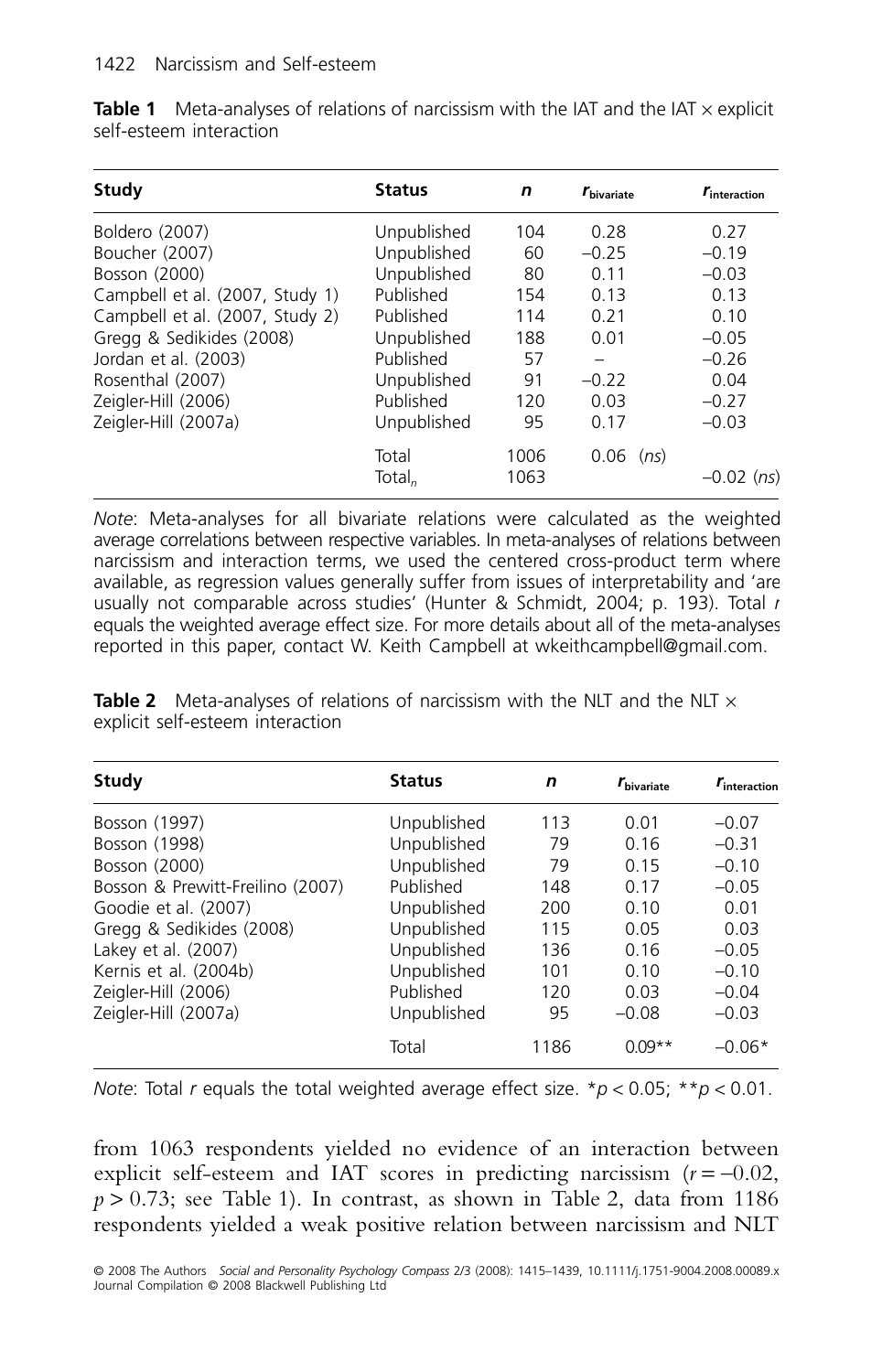

**Figure 4** Narcissism (NPI scores) as a function of explicit self-esteem and implicit self-esteem (the NLT) in Bosson (1998).

scores  $(r = 0.09, p < 0.01)$ , and a weak but significant interaction between explicit self-esteem and NLT scores in predicting narcissism  $(r = -0.06,$  $p < 0.04$ ). The nature of this interaction is illustrated in Figure 4 (based on Bosson, 1998, the dataset with the strongest interaction effect). Note that this pattern differs from those depicted in Figures 1 to 3, as it shows an interaction in which similarly high narcissism scores are associated with all combinations of high and low explicit and implicit self-esteem except the low explicit/low implicit combination. Thus, there does not seem to be consistent overall support for the mask model.

What might account for the inconsistent findings that have emerged across tests of the mask model? Is the model itself flawed or incomplete? Or, alternatively, are there inconsistencies in how different researchers test this model? In the following sections, we consider several possible explanations for the apparent 'moodiness' of the link between narcissism and self-esteem. These explanations include the relatively weak psychometric properties of implicit self-esteem measures, subtle differences in the ways that researchers conceptualize and measure self-esteem, and the possibility of multiple types of narcissism that relate differently to self-esteem.

#### **(Un)reliability of Implicit Self-esteem Measures**

One possible reason that tests of the mask model produce inconsistent findings is the unreliability of implicit, relative to explicit, measures of self-esteem. Whereas explicit self-esteem measures display strong psychometric properties – including excellent convergent validity, test-retest reliability, and predictive validity – implicit self-esteem measures make a relatively poor showing on these indices (see Bosson et al., 2000). For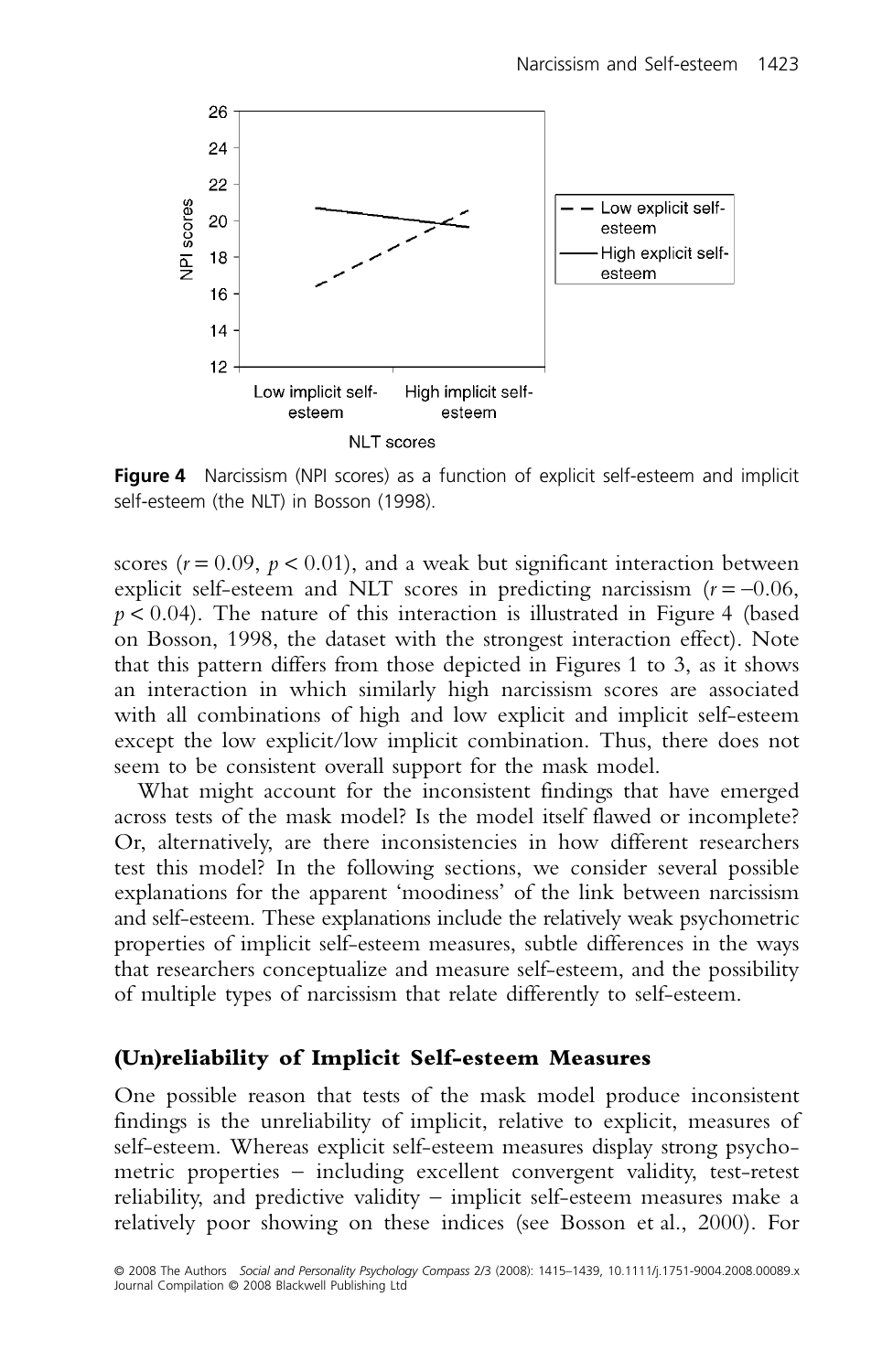| Study                    | <b>Status</b> | Ν   | $r_{\text{bivariate}}$ |
|--------------------------|---------------|-----|------------------------|
| Bosson (2000)            | Unpublished   | 78  | $-0.20$                |
| Gregg & Sedikides (2008) | Unpublished   | 118 | $-0.03$                |
| Zeigler-Hill (2006)      | Published     | 120 | $-0.05$                |
| Zeigler-Hill (2007a)     | Unpublished   | 95  | 0.20                   |
|                          | Total         | 411 | $-0.02$ (ns)           |

| Table 3 Meta-analyses of bivariate relations between the IAT and NLT |  |
|----------------------------------------------------------------------|--|
|----------------------------------------------------------------------|--|

*Note*: Total *r* equals the total weighted average effect size.

instance, although the IAT and NLT presumably measure the same underlying construct, they are often uncorrelated with each other. Indeed, when we examined the correlations between IAT and NLT scores from 411 respondents, we found no relation between these measures  $(r = -0.02$ ,  $p > 0.81$ ; see Table 3). Moreover, although these two implicit self-esteem measures exhibit decent (though far from excellent) test–retest reliabilities (hovering around 0.65), they fare much worse than explicit self-esteem measures when it comes to predicting theoretically relevant outcome variables (Bosson et al., 2000). Finally, some theorists argue that the standard scoring method for the IAT involves several untested statistical assumptions, and data that do not meet these assumptions may yield invalid IAT scores (for a detailed analysis of this issue, see Blanton, Jaccard, Gonzales, & Christie, 2006).

If implicit self-esteem measures are indeed unreliable and/or based on questionable statistical assumptions, then researchers cannot necessarily expect the data produced by these measures to conform consistently to any particular pattern. In fact, subtle differences in the contexts in which researchers administer implicit measures, or differences in respondents' moods, physical or cognitive states, or immediate prior experiences when they complete these measures, may alter respondents' implicit self-esteem scores from one administration to the next (see Blair, 2002, for a review of context effects in implicit attitude measures). Even changes in the wording of implicit measures can have profound effects on respondents' scores. As an example, changing the comparison category in the IAT from *not-self* to *best friend*, *boyfriend*, or *girlfriend* substantially reduced respondents' resulting implicit self-esteem scores (Karpinski, 2004). To be fair, the IAT's sensitivity to context may be viewed as a strength rather than a weakness of this measure. Nonetheless, to the extent that certain contextual features – such as respondents' affective states and immediate prior experiences – are difficult to manage and control, the IAT and other highly sensitive implicit self-esteem measures are likely to produce inconsistent findings from one administration to the next.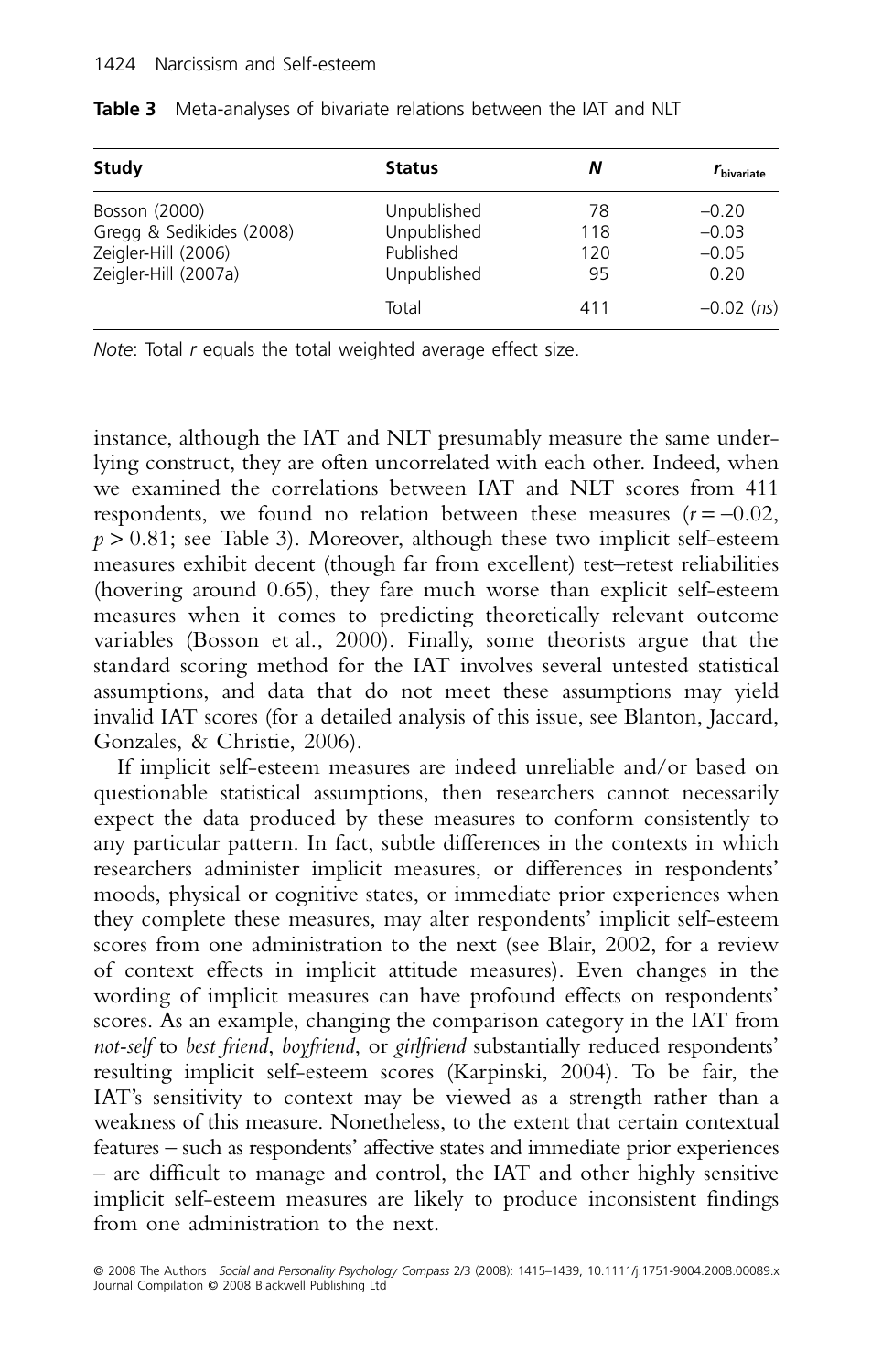Note, though, that as interest in implicit attitudes grows, researchers develop new instruments and refine existing ones with the goal of improving their reliability and predictive validity (e.g., Greenwald, Nosek, & Banaji, 2003; Karpinski & Steinman, 2006; Nosek & Banaji, 2001). Directions for future research thus include testing the mask model with new implicit attitudes instruments and working to refine further the measurement of implicit self-esteem.

### **Narcissism and Agentic versus Communal Self-views**

Another possible reason for the inconsistent findings from studies of narcissism and implicitly measured self-esteem is that, in using different implicit measures to test the mask model, researchers may unwittingly assess different aspects of the self. Indeed, given that they do not correlate with each other, it is reasonable to assume that the various implicit self-esteem instruments capture either different aspects of self-esteem, or self-views that are distinct from self-esteem. If so, it is possible that narcissists possess deep-seated feelings of inferiority along *specific dimensions* of the self, rather than possessing deep-seated, *global* feelings of inferiority. This possibility would suggest that the pattern predicted by the mask model will only emerge when researchers use implicit measures that assess these specific self-views.

If narcissists have specific negative implicit beliefs about the self, it is likely that these beliefs pertain to their communal qualities rather than their agentic ones. Generally speaking, *agency* reflects traits of surgency, extraversion, action, competence, and skill, whereas *communion* reflects traits of agreeableness, warmth, nurturance, kindness, and affection. According to Bakan (1966), who first coined these terms, agentic traits distinguish the individual from others, whereas communal traits connect the individual to the larger social structure. Given narcissists' tendencies toward selfaggrandizement and other-derogation, it is not surprising that they tend to exhibit high levels of agency and low levels of communion.

This general pattern, in which narcissism is linked to high levels of agency and relatively low levels of communion, can be traced back to some of Freud's (1931) writings. More recent models of narcissism – including Campbell's (1999b) self-orientation model, Paulhus's (2001) minimalist model, and Campbell et al.'s agency model (Campbell, Brunell, & Finkel, 2006; Campbell & Foster, 2007; Campbell & Green, 2007) – also distinguish between narcissists' self-views in agentic versus communal domains. A consistent finding in this literature is that narcissism is positively associated with high levels of agency, and either negatively associated, or uncorrelated, with communion.

Moreover, this pattern cuts through a wide range of personality and social functioning. For example, this pattern is evident in narcissism's link to broad personality traits including agency derived from Jackson's (1974)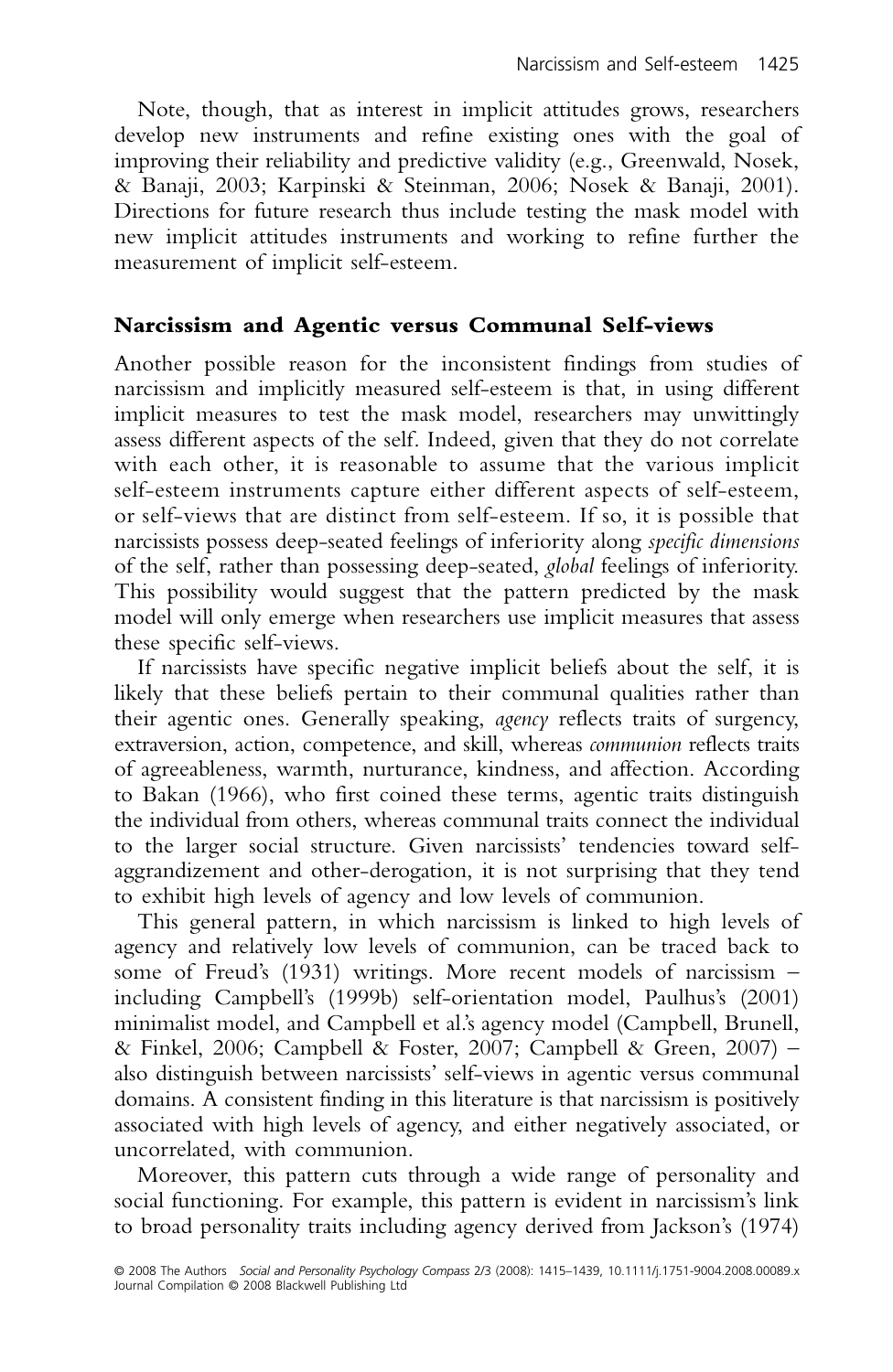Personality Research Form (Bradlee & Emmons, 1992), extraversion/ surgency on John and Srivastava's (1999) Big Five Inventory (Paulhus & Williams, 2002), and extraversion on Costa and McCrae's (1992) NEO Personality Inventory (Miller & Campbell, forthcoming). Each of these studies also found negative or no correlations with, respectively, communion, agreeableness, and NEO agreeableness. This pattern is also evident on projective personality tests where, for example, narcissism correlates positively with nPower as measured by the Thematic Apperception Test, but negatively with nIntimacy (Carroll, 1987). Finally, this personality pattern is found in clinical samples of individuals who are diagnosed with symptoms of Narcissistic Personality Disorder (Saulsman & Page, 2004).

The agency/communion pattern is also evident in narcissists' social behaviors. For example, narcissists are relatively more attracted to high status relationship partners, who elevate their own social status, than they are to warm and caring partners who offer affection (Campbell, 1999b). With regard to sex, narcissists' view of sexuality emphasizes themes of power, dominance, risk, and the gratification of physical needs as opposed to closeness, love, trust, and the gratification of emotional needs (Foster, Shrira, & Campbell, 2006). Also reflecting an agentic stance, narcissists exhibit relatively high levels of competitive behavior and low levels of cooperation in a commons dilemma (a social situation in which individual gains occur at a cost to the larger group; Campbell, Bush, Brunell, & Shelton, 2005).

In the domains of self-esteem and self-enhancement, narcissism is consistently associated with agency. Narcissism correlates more strongly with explicit measures of self-esteem to the extent that these measures assess social dominance (Brown & Zeigler-Hill, 2004), and narcissism predicts the 'better-than-average-effect' more strongly for agentic, as opposed to communal, traits (Campbell, Rudich, & Sedikides, 2002).

Given such consistent evidence that narcissists value agency and devalue communion, researchers who seek narcissists' underlying negativity may do well to measure their implicit communal self-views rather than their implicit global self-esteem. In fact, implicit measures that do *not* distinguish between self-views in agentic versus communal domains may produce inconsistent findings such as those that currently plague the literature. In an initial test of this idea, Campbell et al. (2007) created two new IATs, one of which measures people's implicit self-evaluations along agentic dimensions (e.g., assertive, active, dominant vs. reserved, submissive, inhibited) and the other of which measures implicit self-evaluations along communal dimensions (e.g., kind, cooperative, affectionate vs. mean, quarrelsome, grouchy). Using these IATs, Campbell et al. found that narcissism was positively related to implicit agency and unrelated to implicit communion. More recently, Lakey et al. replicated this pattern with NLTs that were modified to capture agentic versus communal implicit self-views (Lakey, Campbell, Bosson, Young, & Goodie, 2008).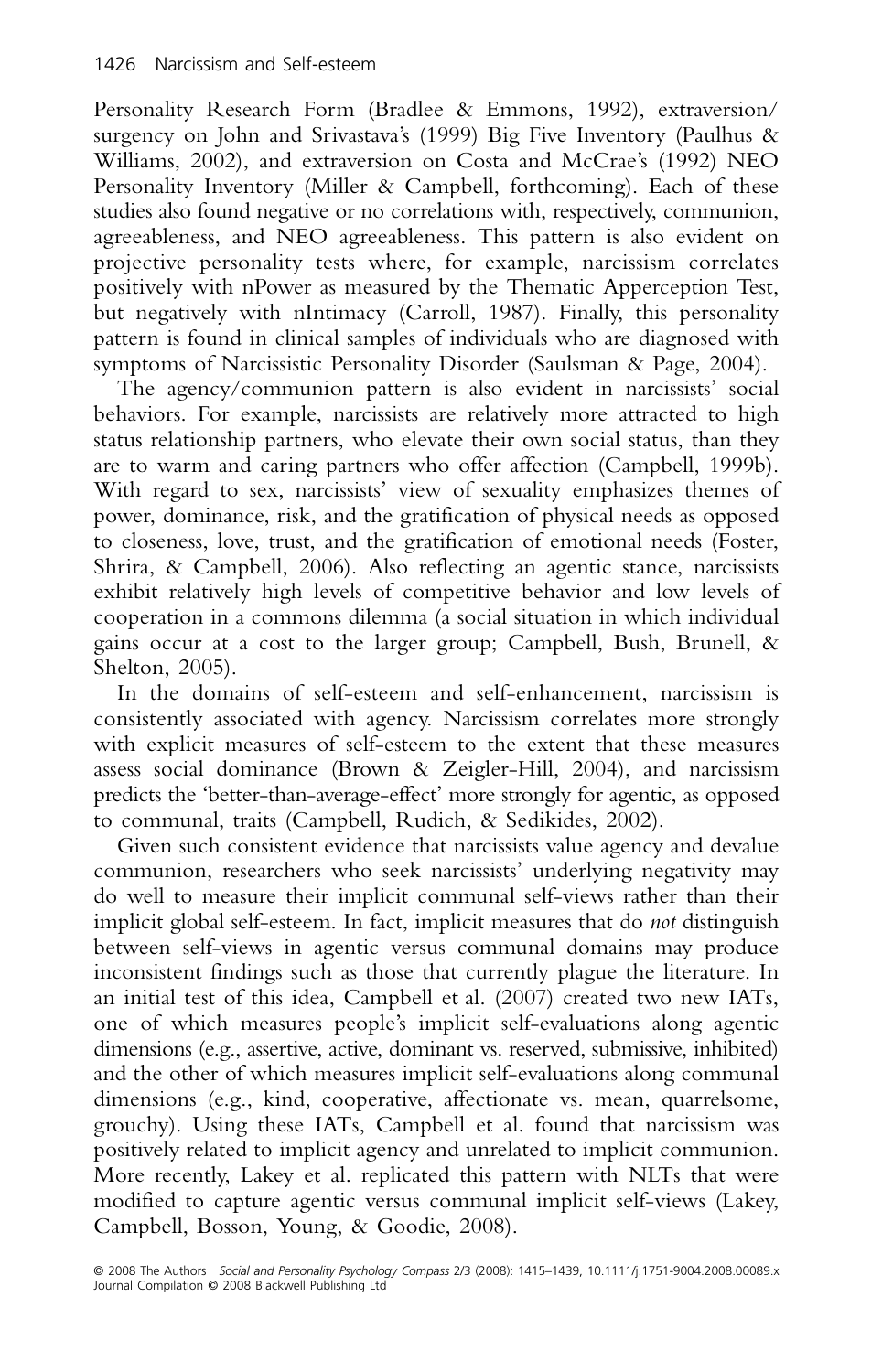Although Campbell et al. (2007) and Lakey et al. (2008) did not conduct direct tests of the mask model, their approach may illuminate some of the findings that have emerged from other tests of this model. For instance, Campbell et al. had people rate the set of pleasant and unpleasant IAT words used by Jordan et al. (2003) along the dimensions of agency and communion. Although many of Jordan et al.'s IAT words are irrelevant to themes of communion (e.g., holiday, sunshine, agony, and vomit), several of them reflect this dimension rather strongly (e.g., friend, love, smile, warmth, and evil). Indeed, raters perceived substantially more communal than agentic themes in these words, which suggests that Jordan et al.'s IAT may have measured people's implicit self-views related to communion rather than their implicit self-esteem *per se*. A similar case can be made for the IAT used by Zeigler-Hill (2006), which contained many of the same words as Jordan et al.'s. Thus, researchers who do not find evidence of the mask model may be using implicit measures that capture agentic communal self-views.

If this logic is correct, then a modified version of the mask model may be in order. Rather than narcissism reflecting high explicit self-esteem combined with low implicit self-esteem, perhaps narcissism reflects positive self-views in agentic domains, combined with relatively negative or neutral self-views in communal domains. That is, narcissists may not be haunted by deep-seated feelings of inferiority in general. Rather, they may possess deep-seated, negative (or relatively negative) beliefs about their kindness, warmth, and ability to form loving connections with others. This hypothesis presents an interesting avenue for future research.

### **Grandiose and Vulnerable Narcissism**

A third potential reason for the inconsistent findings across tests of the mask model concerns the possibility of different types of narcissism. Thus far, most investigations of the mask model focus primarily on what is known as *grandiose narcissism*. Numerous theorists suggest, however, that there is a second narcissistic subtype referred to as *vulnerable narcissism* (Akhtar & Thomson, 1982; Cooper, 1998; Dickinson & Pincus, 2003; Gabbard, 1989; Gersten, 1991; Hendin & Cheek, 1997; Kohut, 1971; Rathvon & Holmstrom, 1996; Rose, 2002; Røvik, 2001; Wink, 1991). In contrast to the overt arrogance and self-absorption that characterize grandiose narcissism, the vulnerable subtype is characterized instead by self-reported feelings of inferiority, general dissatisfaction with the self, shame-proneness, and high levels of reactivity to evaluative events (Cooper & Ronningstam, 1992; Gabbard, 1989; Gramzow & Tangney, 1992; Rose, 2002).

At first glance, it may seem counterintuitive to propose a form of narcissism characterized by low self-esteem. However, the narcissistic features of the vulnerable subtype become clearer on further inspection.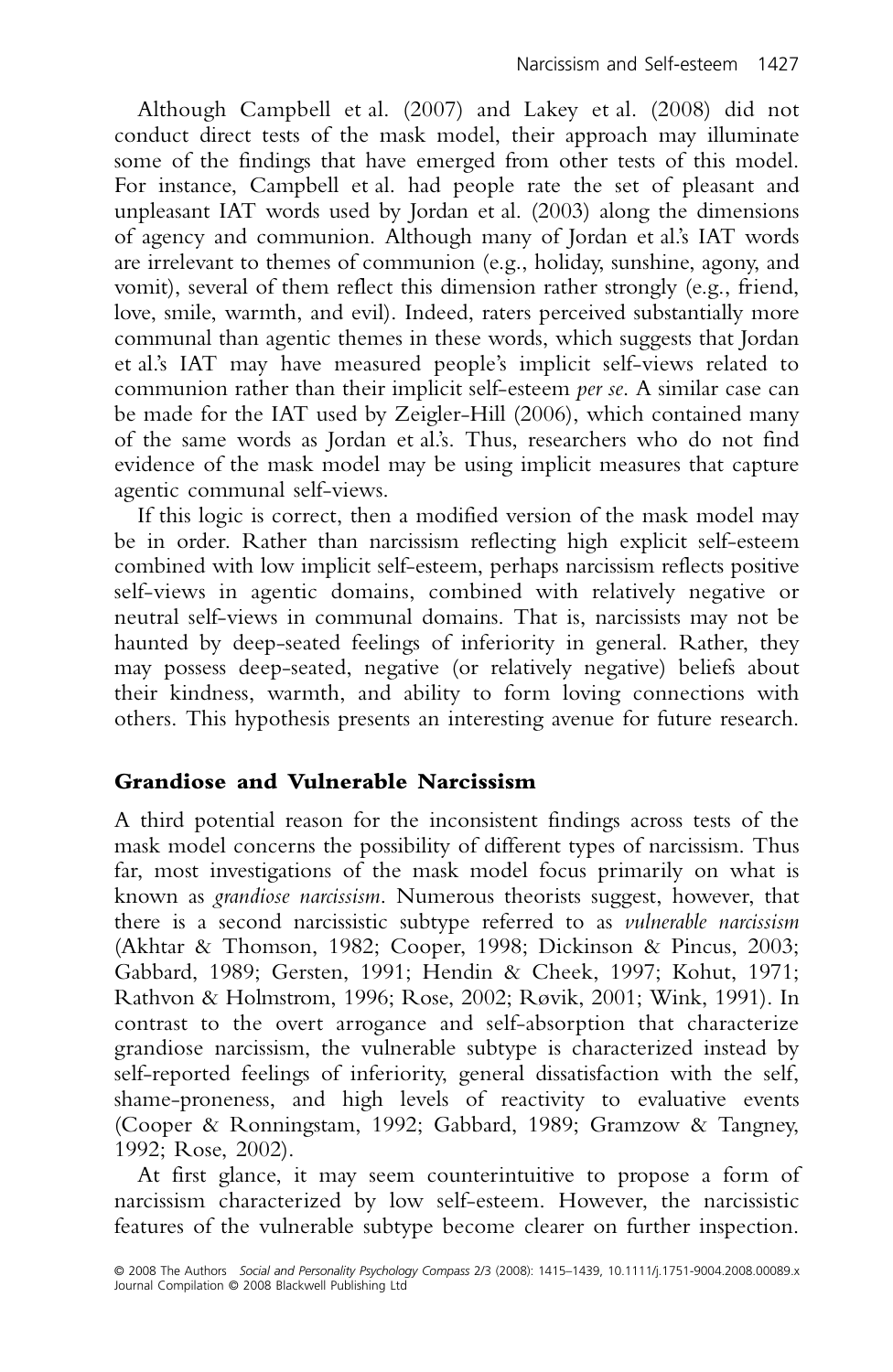First, although they are often too inhibited to act on their desires, vulnerable narcissists tend to have grandiose fantasies about themselves (Cooper & Ronningstam, 1992). Second, vulnerable narcissists – like their grandiose counterparts – often have feelings of entitlement and are willing to exploit others for their own gain. These core features of vulnerable narcissism suggest that despite their low self-esteem, vulnerable narcissists have much in common with grandiose narcissists. Note, however, that vulnerable narcissists conceal these grandiose feelings and behavioral tendencies beneath a façade of inhibition, modesty, and concern for others, whereas grandiose narcissists do not bother to do so. Thus, a fundamental difference between the narcissistic subtypes is that grandiose narcissists regulate their self-esteem via overt bids for admiration and respect, whereas vulnerable narcissists crave approval from others but are too insecure to demand it (Dickinson & Pincus, 2003; Pimentel, Ansell, Pincus, & Cain, 2008).

Note, of course, that the image of narcissism portrayed by the mask model is one of grandiose narcissism, as this model stipulates a selfaggrandizing explicit self. In testing the mask model, however, most researchers use a measure of narcissism (the NPI) that captures elements of both grandiose and vulnerable narcissism. Specifically, many researchers treat the NPI as a unidimensional measure of grandiose narcissism, despite the fact that the NPI's underlying factor structure indicates three factors that correlate positively with explicit self-esteem (Leadership/Authority or LA, Superiority/Arrogance or SA, Self-Absorption/Self-Admiration or SS) and one factor that correlates negatively with explicit self-esteem (Exploitativeness/Entitlement or EE; see Emmons, 1984, 1987). If the NPI captures distinct narcissistic subtypes that relate differently to self-esteem, then treating the NPI as a unidimensional index may obscure or distort the links between narcissism and self-esteem.

To address this possibility, researchers could measure grandiose and vulnerable narcissism separately in tests of the mask model. One way to do this is to treat the NPI factors that correlate positively with self-esteem (LA, SA, and SS) as indicators of grandiose narcissism and the factor that correlates negatively with self-esteem (EE) as an index of vulnerable narcissism (Bosson & Prewitt-Freilino, 2007; Gramzow & Tangney, 1992). This approach has the benefit of being straightforward, but it may fail to capture the complexity of the narcissistic subtypes because it relegates tendencies toward exploitation and entitlement to the vulnerable subtype, although both subtypes presumably possess these qualities (Pimentel et al., 2008). Another approach, proposed by Hibbard and Bunce (1995), involves defining grandiose narcissism as high scores on all of the NPI factors and defining vulnerable narcissism as high scores on EE and low scores on LA, SA, and SS. This method accounts for the common core of narcissism (i.e., exploitation and entitlement), but it requires a very large number of participants during the first stage of the selection process so as to ensure enough individuals with the requisite combinations of scores on the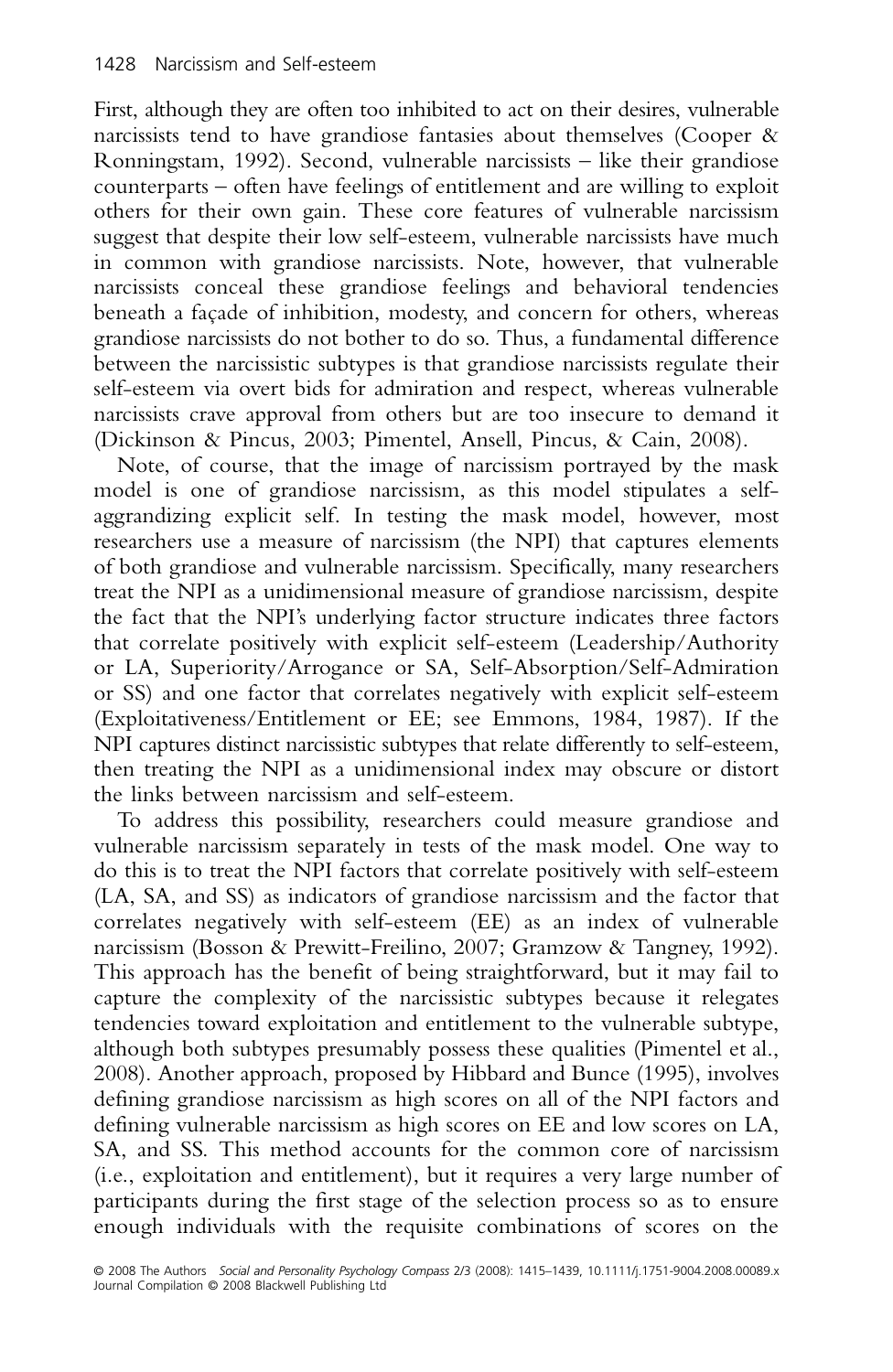different NPI factors. Finally, other methods of assessing vulnerable narcissism include Hendin and Cheek's (1997) Hypersensitive Narcissism Scale and Pimentel et al.'s (2008) Vulnerable Narcissism Scale.

In terms of testing the mask model, the benefits of distinguishing between grandiose and vulnerable narcissism are currently unknown. Nonetheless, we view this as a viable direction for future research. Differentiating grandiose from vulnerable narcissism would allow researchers to examine whether vulnerable narcissism moderates the links between explicit and implicit self-esteem and grandiose narcissism. For instance, the combination of high explicit and low implicit self-esteem might indeed underlie grandiose narcissism, but primarily among individuals who are low in vulnerable narcissism. At the very least, controlling for vulnerable narcissism would allow for the creation of a 'pure' measure of grandiose narcissism that may relate more consistently to high explicit and low implicit self-esteem. Finally, some theorists posit even more distinctions between narcissism subtypes, beyond the grandiose/vulnerable distinction (Miller & Campbell, forthcoming). Honing in on the various subtypes of narcissism represents yet another fruitful avenue for future research.

## **Narcissism vs. Other Models of Fragile Self-esteem**

Thus far, we have focused our analysis on accounts of narcissism that posit discrepancies between explicit and implicit beliefs and feelings about the self. This focus reflects a conceptualization of narcissism that currently receives much attention from social and personality psychologists. However, several other theoretical approaches also shed light on the links between narcissism and self-esteem while avoiding the theoretical and empirical messiness of the mask model. Given their potential usefulness in explaining narcissistic self-regulation, we now turn our attention to a brief discussion of these approaches.

Several theoretical accounts of self-esteem propose a distinction between *fragile* and *secure* high self-esteem. Whereas fragile high self-esteem is easily threatened, requires constant validation, and is maintained through selfdeception, secure high self-esteem reflects honest self-acceptance and feelings of self-worth that are robust in the face of challenge (for a review, see Kernis, 2003). According to some theorists, fragile high self-esteem results when people stake their self-worth on their ability to achieve specific outcomes or match specific standards (Crocker & Wolfe, 2001; Deci & Ryan, 1995). Two different approaches to understanding this type of *contingent* fragile self-esteem exist. One approach holds that everyone has contingent self-esteem, but that people differ in the particular domains on which they base their self-esteem (Crocker & Wolfe, 2001). The other approach holds that there are meaningful individual differences in the overall extent to which people possess contingent versus non-contingent self-esteem (Deci & Ryan, 1995; Kernis, 2003). Research supports both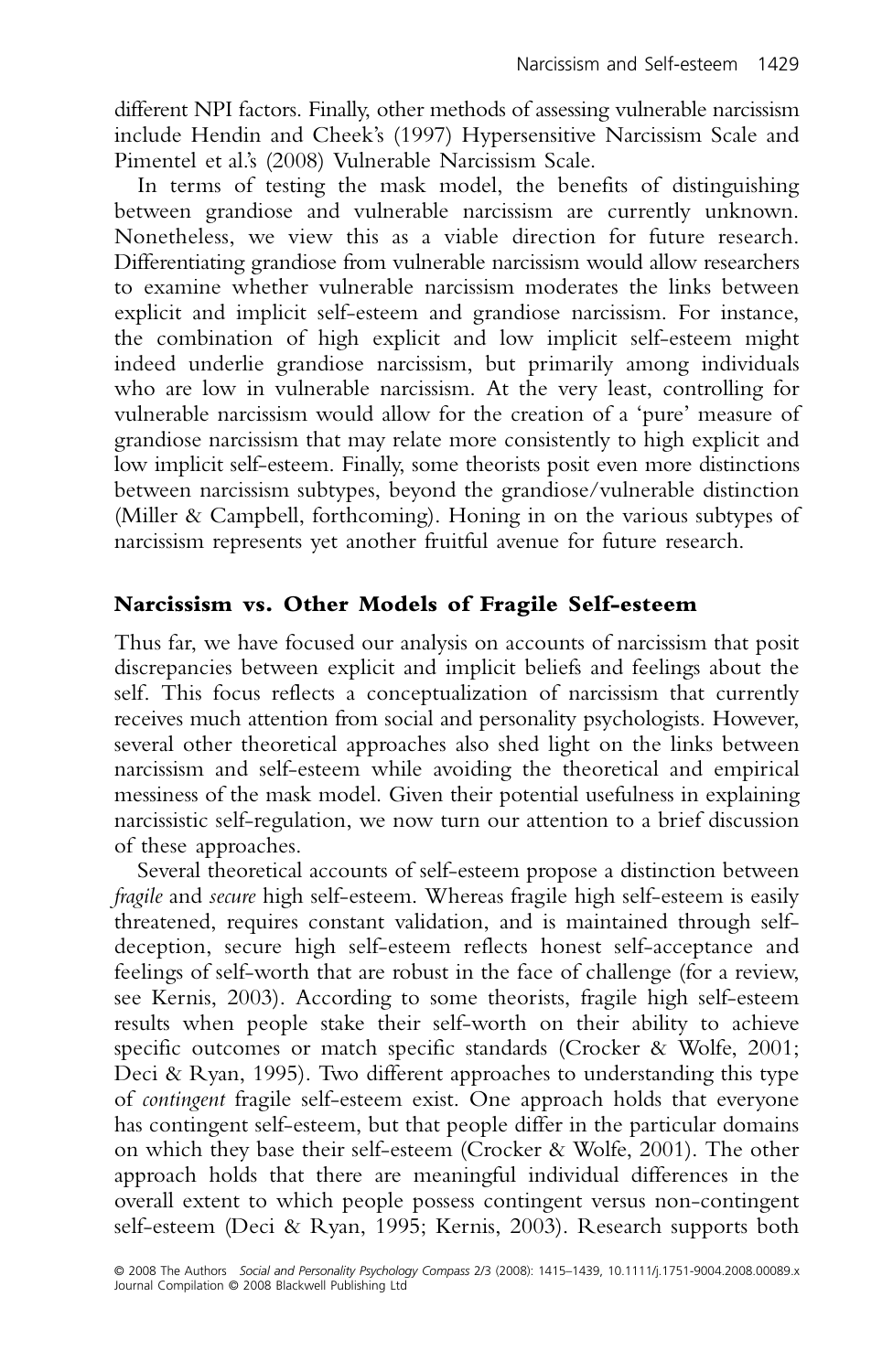approaches, revealing that while people do differ in the specific domains on which they base their self-esteem, there are also meaningful differences in the overall degree to which people's self-esteem is contingent (Kernis, Lakey, & Heppner, forthcoming).

High self-esteem that is contingent on one's accomplishments and outcomes is considered fragile because it cannot be maintained in the face of failure or weakness (Deci & Ryan, 1995; Kernis, 2003). As such, people with contingent high self-esteem experience dramatic drops in self-esteem when they perform poorly in valued domains (Crocker, Sommers, & Luhtanen, 2002). Note that contingent high self-esteem bears many likenesses to descriptions of the narcissistic personality. Indeed, some have suggested that narcissists' feelings of high self-esteem are contingent on their ability to garner attention and admiration from others (Crocker & Park, 2004; Morf & Rhodewalt, 1993, 2001; Rhodewalt & Sorrow, 2003). However, narcissism is not associated with *overall* increases in contingent self-esteem. A meta-analysis based on five unpublished datasets that included both the NPI and the Contingent Self-esteem Scale (Paradise & Kernis, 1999, as reported in Kernis & Goldman, 2006) showed no significant relation between narcissism and overall contingent self-esteem  $(r = -0.06, r = 0.06)$  $p > 0.11$ ; see Table 4). Instead, narcissism is positively associated with contingent self-esteem in competitive domains and negatively associated with contingent self-esteem in affiliative domains (Crocker, Luhtanen, Cooper, & Bouvrette, 2003; Zeigler-Hill, Clark, & Pickard, forthcoming). Thus, although narcissism is unrelated to overall differences in contingent self-esteem, it does predict a tendency to stake one's worth on achievements in agentic domains that will (presumably) earn one admiration. Future research might explore more thoroughly the agentic domains upon which narcissists are likely to base their self-esteem (e.g., dominance, competition, and outperforming others).

The self-esteem instability model developed by Kernis et al. (for a review, see Kernis, 2005) is also relevant to the distinction between fragile and secure high self-esteem. According to this model, people vary in the extent

| <b>Status</b> | n   | $r_{\text{bivariate}}$ |
|---------------|-----|------------------------|
| Unpublished   | 150 | $-0.10$                |
| Unpublished   | 101 | 0.05                   |
| Unpublished   | 62  | $-0.13$                |
| Unpublished   | 113 | $-0.01$                |
| Unpublished   | 128 | $-0.15$                |
| Total         | 554 | $-0.06$ (ns)           |
|               |     |                        |

**Table 4** Meta-analyses of bivariate relations between narcissism and contingent self-esteem

*Note*: Total *r* equals the total weighted average effect size.

© 2008 The Authors *Social and Personality Psychology Compass* 2/3 (2008): 1415–1439, 10.1111/j.1751-9004.2008.00089.x Journal Compilation © 2008 Blackwell Publishing Ltd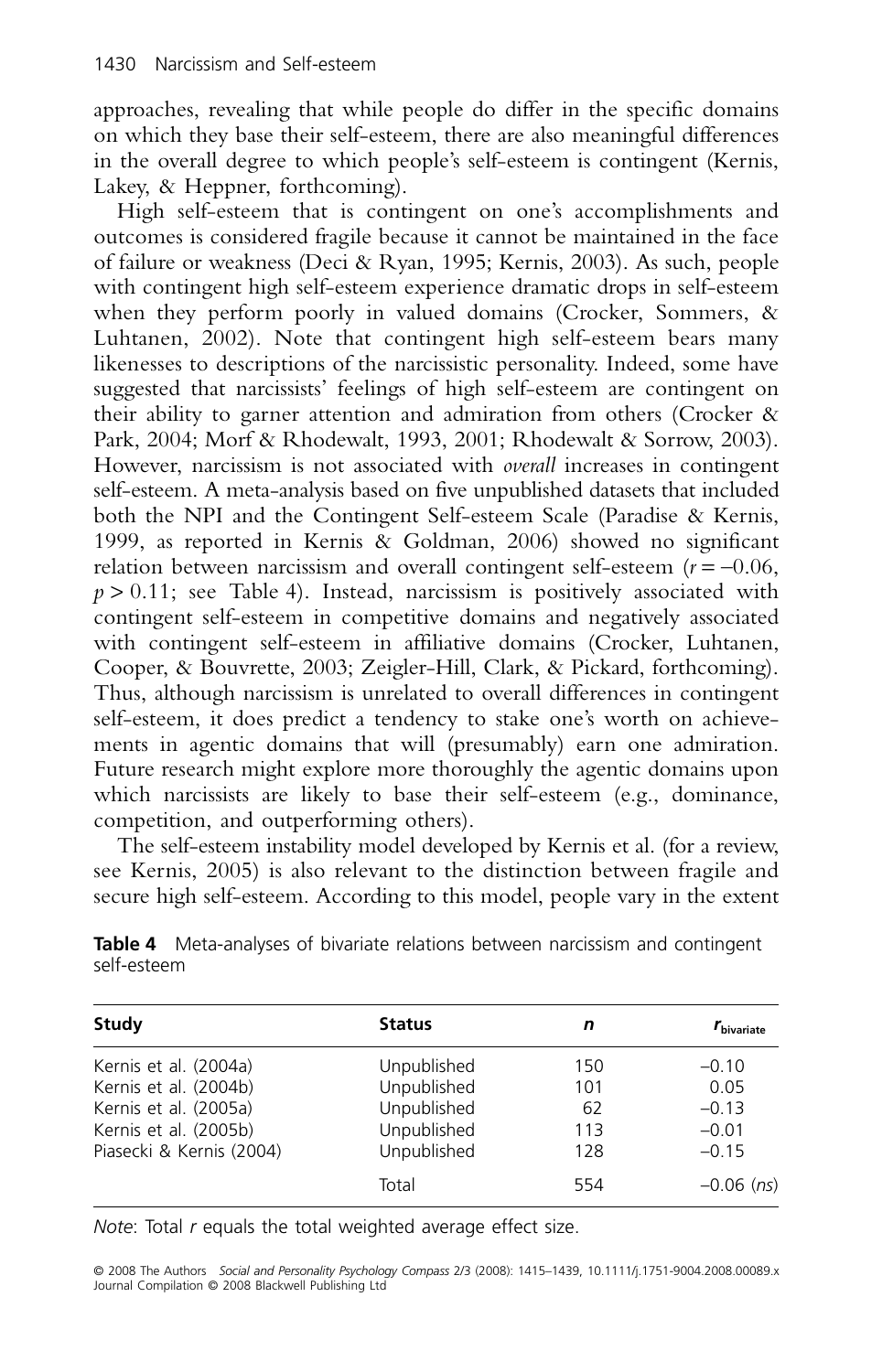to which their self-esteem is stable versus unstable across time. Although people with *unstable* high self-esteem exhibit a high baseline level of selfesteem, they experience more transient fluctuations in state self-esteem (more changes in moment-to-moment feelings of self-worth) than do those with stable high self-esteem (Kernis, Cornell, Sun, Berry, & Harlow, 1993). Unstable high self-esteem is therefore considered fragile because of its high reactivity to events that challenge the self.

Like individuals with unstable high self-esteem, narcissists also display heightened levels of emotional reactivity to events that have evaluative implications for the self (Westen, 1990). For example, the self-esteem of narcissists is highly reactive to interpersonal (Rhodewalt, Madrian, & Cheney, 1998) and achievement-related (Zeigler-Hill, Clark, & Myers, 2008) events in their daily lives. Note, however, that narcissism and unstable high self-esteem are not synonymous. For instance, narcissists possess self-esteem that is unrealistically inflated, whereas unstable high self-esteem is poorly anchored but not necessarily inflated (Kernis, 2001). This difference between narcissism and self-esteem instability may explain why the relationship between these constructs emerges in some studies (Rhodewalt et al., 1998) but not others (Webster, Kirkpatrick, Nezlek, Smith, & Paddock, 2007; Zeigler-Hill, 2006). To address this association more systematically, we conducted two meta-analyses based on data from 1349 respondents in nine unpublished samples and two published studies that included measures of narcissism and self-esteem instability. The results indicated no overall relationship between narcissism and self-esteem stability  $(r = -0.01, p > 0.64$ ; see Table 5). Likewise, self-esteem level and stability did not interact in predicting narcissism  $(r = -0.04, p > 0.18;$  see

| Study                                        | <b>Status</b>              | n    | $r_{\text{bivariate}}$ | $r_{\text{interaction}}$ |
|----------------------------------------------|----------------------------|------|------------------------|--------------------------|
|                                              |                            | 194  | $-0.03$                | $-0.06$                  |
| Brown et al. (2004)<br>Kernis et al. (2004a) | Unpublished<br>Unpublished | 143  | $-0.02$                | $-0.12$                  |
| Kernis et al. (2004b)                        | Unpublished                | 101  | $-0.03$                | 0.15                     |
| Kernis et al. (2005a)                        | Unpublished                | 62   | $-0.01$                | 0.17                     |
| Kernis et al. (2005b)                        | Unpublished                | 113  | 0.10                   | $-0.14$                  |
| Piasecki & Kernis (2004)                     | Unpublished                | 128  | $-0.15$                | 0.02                     |
| Webster et al. (2007)                        | Published                  | 105  | $-0.12$                | $-0.12$                  |
| Zeigler-Hill (2006)                          | Published                  | 120  | 0.12                   | $-0.05$                  |
| Zeigler-Hill (2007a)                         | Unpublished                | 95   | $-0.03$                | $-0.03$                  |
| Zeigler-Hill (2007b)                         | Unpublished                | 124  | 0.12                   | $-0.04$                  |
| Zeigler-Hill et al. (2007)                   | Unpublished                | 164  | $-0.08$                | 0.05                     |
|                                              | Total                      | 1349 | $-0.01$ (ns)           | $-0.04$ (ns)             |

**Table 5** Meta-analyses of relations of narcissism with self-esteem (in)stability and the self-esteem (in)stability  $\times$  explicit self-esteem interaction

*Note*: Total *r* equals the total weighted average effect size.

<sup>© 2008</sup> The Authors *Social and Personality Psychology Compass* 2/3 (2008): 1415–1439, 10.1111/j.1751-9004.2008.00089.x Journal Compilation © 2008 Blackwell Publishing Ltd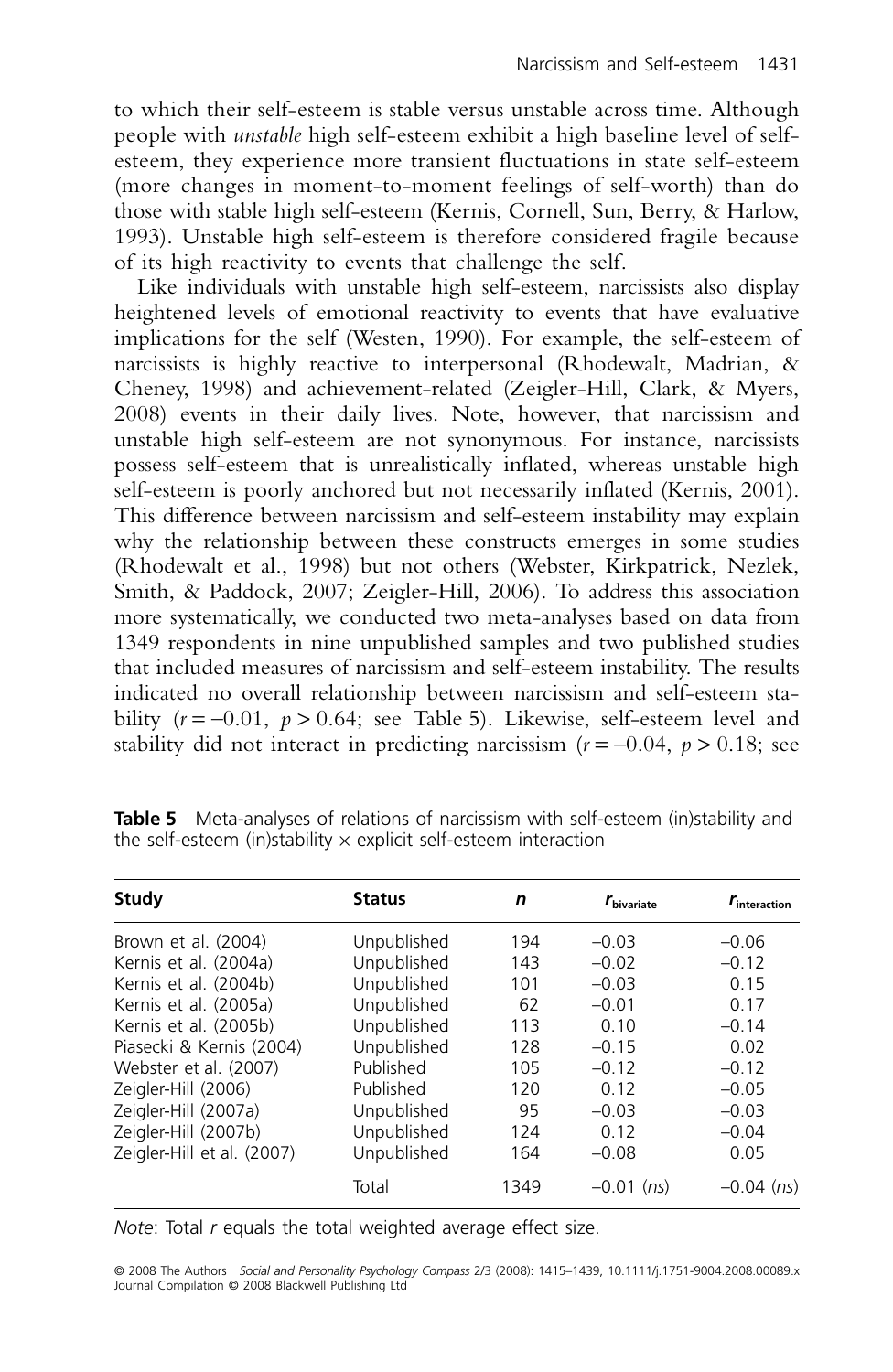Table 5), indicating that people with unstable high self-esteem are not necessarily also high in narcissism. Future research might therefore explore more closely the specific domains of functioning in which narcissists exhibit reactive, unstable high self-esteem.

# **Summary, a Few Additional Points, and Conclusions**

The mask model of narcissism offers an appealing answer to the question of why narcissists behave as they do: Narcissists self-aggrandize, manipulate, derogate, and exploit because 'deep down inside' they actually dislike themselves. Not only does this answer make intuitive sense to many, it also fits nicely with current thinking about the limitations of people's introspective access to their own inner selves (Nisbett & Wilson, 1977). Unfortunately, as we have detailed here, the data do not support the mask model as cleanly as one would hope.

We suggested three issues that might interfere with researchers' ability to locate robust support for the mask model. These include the limitations of implicit attitudes measures, the possibility that narcissists' negative underlying self-views pertain primarily to their communal qualities, and the existence of distinct subtypes of narcissism that relate differently to self-esteem. At present, each of these issues suggests numerous avenues for future work, and we have highlighted several specific questions that we believe merit pursuit.

In addition, we discussed two alternative approaches to the study of narcissism that reflect different conceptualizations of the distinction between fragile and secure self-esteem. While sharing the mask model's basic assumption that narcissists' grandiosity is inherently fragile, these other approaches attribute such fragility to the contingent or unstable nature of narcissists' high self-esteem, respectively, rather than to narcissists' implicit negative self-views.

Note also that there exist some larger possibilities that we did not address here. One such possibility is that the NPI, despite its popularity, does not do a very good job of capturing the underlying fragility that theoretically characterizes narcissism. As noted earlier, theorists interested in vulnerable narcissism have recently developed new instruments for assessing this construct. Perhaps it is time to turn attention to refining the measurement of grandiose narcissism as well.

Another possibility is that the mask model is wrong, and narcissists are *not* plagued by underlying self-doubts. This idea is consistent with Millon's (1981) social learning theory of narcissism, which posits that narcissists' grandiosity arises from parental pampering and overindulgence, rather than coldness and neglect, early in life. Although we focused primarily on the mask model here, we recognize that the social learning model may very well explain some cases of narcissism. In fact, the inconsistent findings we summarized here may reflect the fact that some narcissists have underlying self-doubts, whereas others simply do not.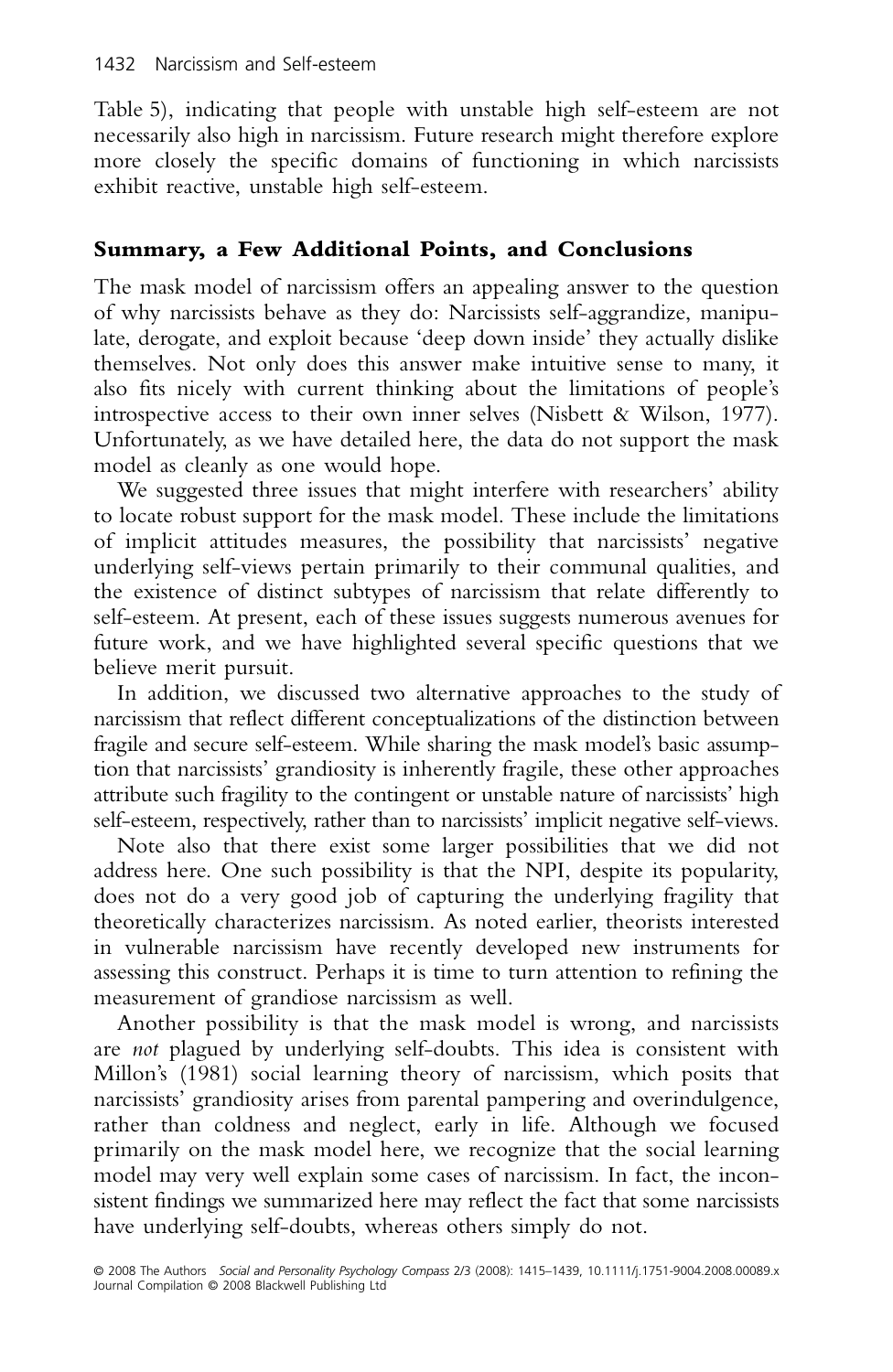Finally, it is possible that implicit self-esteem may be relevant to narcissistic behavior in a manner that is not predicted by the mask model. To illustrate, McGregor, Nail, Kocalar, and Haji (2007) explored how people who scored high on the NPI related to others differently depending on their levels of implicit self-esteem. Their findings revealed that, after receiving praise, narcissists with low implicit self-esteem showed less empathy toward suffering others. Narcissists with high implicit self-esteem, in contrast, were not any more or less empathic after receiving praise. Thus, whereas some narcissists have low implicit self-esteem, others have relatively high implicit self-esteem, a pattern that the mask model does not explain. Moreover, differences in narcissists' levels of implicit self-esteem may predict different patterns of interpersonal responsiveness. We suspect that additional investigations into the links between implicit self-esteem and narcissism will shed further light on the logic behind narcissistic self-regulation.

The advent of implicit measures of self-esteem offered great promise for testing the mask model of narcissism, and early published results seemed to confirm a straightforward interpretation of that model. As exciting as these findings are, our meta-analyses show that this pattern is neither robust nor easy to replicate. Thus, whereas the fable of Narcissus from which narcissists derive their name is fairly uncomplicated, the study of narcissism is not. Nonetheless, we remain optimistic that implicit measures of self-esteem can facilitate a more nuanced understanding of narcissism, and we hope that the questions and ideas presented here will help guide future research in this area. If recent research trends are any indication, social and personality psychologists are up to the challenge of uncovering the real links between narcissism and self-esteem.

# **Short Biography**

Jennifer Bosson's research addresses the links among self, identity, and social functioning. Within this broad area, she studies topics such as the social construction of gender, the consequences of role violations, the effects of stereotypes on their targets, explicit and implicit measurement of self-esteem, and the role of social support in recovery from self-threats. Bosson has published her research in journals such as *Psychological Science*, *Journal of Personality and Social Psychology*, *Journal of Experimental Social Psychology*, *Personality and Social Psychology Bulletin*, and *Self and Identity*, and has contributed chapters to several handbooks and edited volumes. Before assuming her current position as Assistant Professor at the University of South Florida, she held positions at Vassar College and the University of Oklahoma. Bosson received her BA from Wesleyan University, and her MA and PhD in Social-Personality Psychology from the University of Texas at Austin.

W. Keith Campbell, Associate Professor of Psychology at the University of Georgia, has conducted research on a range of self-processes, including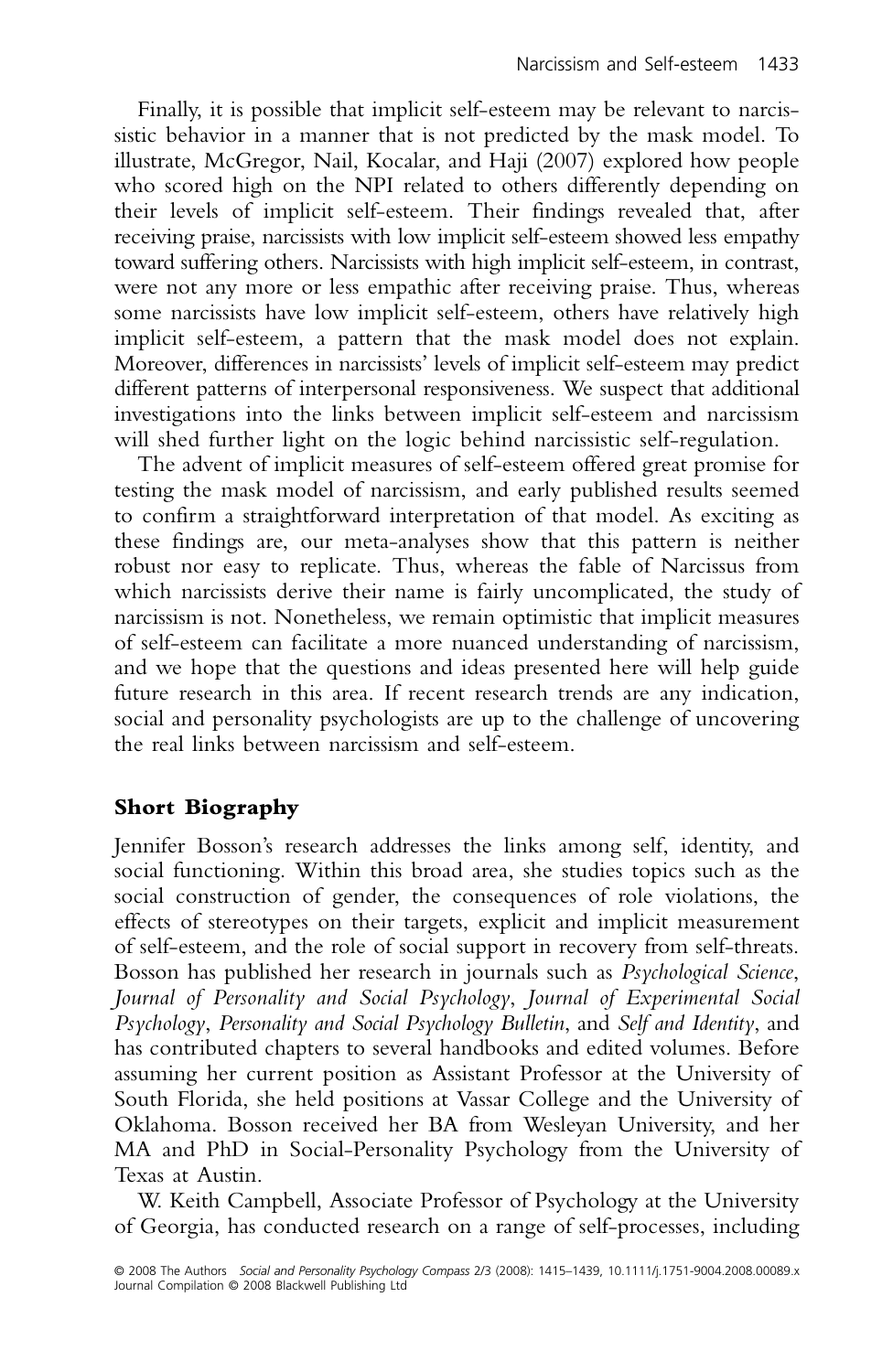narcissism, self-esteem, entitlement, and self-control. He has also written a book on narcissism and interpersonal relationships, *When You Love a Man Who Loves Himself: How to Deal with a One-way Relationship* (Sourcebooks Casablanca, 2005). His current research is on the construct of narcissism and its interpersonal consequences in a range of social settings. He holds a BA from U.C. Berkeley, an MA from San Diego State University, and a PhD from the University of North Carolina at Chapel Hill.

Christian Jordan approaches the study of self-esteem and self-concept from a social cognitive perspective. Much of his research focuses on exploring the relations between implicit and explicit self-esteem and how they relate to self-relevant behavior and motivations. He has published articles in this area in leading journals, such as the *Journal of Personality and Social Psychology* and *Personality and Social Psychology Bulletin*, and in influential book series such as the Ontario Symposium and the Ohio State University Series on attitudes (forthcoming). Christian is an Assistant Professor in the Psychology Department at Wilfrid Laurier University in Waterloo, Ontario, where he teaches social psychology and research methods. He holds a PhD in Social and Personality Psychology from the University of Waterloo.

Michael Kernis' research focuses on understanding the causes and consequences of fragile versus secure self-esteem, individual differences in authentic functioning, and mindfulness. The overarching goal of this research is to better understand optimal psychological and interpersonal functioning. His research has appeared in major journals such as *Journal of Personality and Social Psychology*; *Psychological Inquiry*; *Personality and Social Psychology Bulletin*; *Journal of Personality*, *Psychological Science*, *Self and Identity*; and *Journal of Research in Personality* and he has written chapters for a variety of handbooks, encyclopedias, and edited volumes. Comprehensive reviews of his work appear in such outlets as *Advances in Experimental Social Psychology* (Academic Press, 1995; Elsevier Press, 2006), *Psychological Inquiry* (2003), and a special issue of *Journal of Personality* (December 2005). His research has been funded by both the National Science Foundation and the National Institutes of Mental Health. He is editor or coauthor of three books, the most recent of which was published in 2006 by Psychology Press (*Self-esteem Issues and Answers: A Sourcebook of Current Perspectives*). He holds a PhD in Social Psychology from the University of Rochester and currently is Professor of Psychology and Research Fellow in the Institute for Behavioral Research at the University of Georgia.

Chad E. Lakey is a PhD candidate in Psychology at the University of Georgia. His research examines issues related to the self and identity, including narcissism and self-esteem, and their roles in judgment and decision-making biases, defensive social behaviors, and psychological functioning. He holds a BS from Western Carolina University and a MS from the University of Georgia.

Virgil Zeigler-Hill conducts research concerning self-esteem and the structure of the self-concept; he has authored or co-authored articles in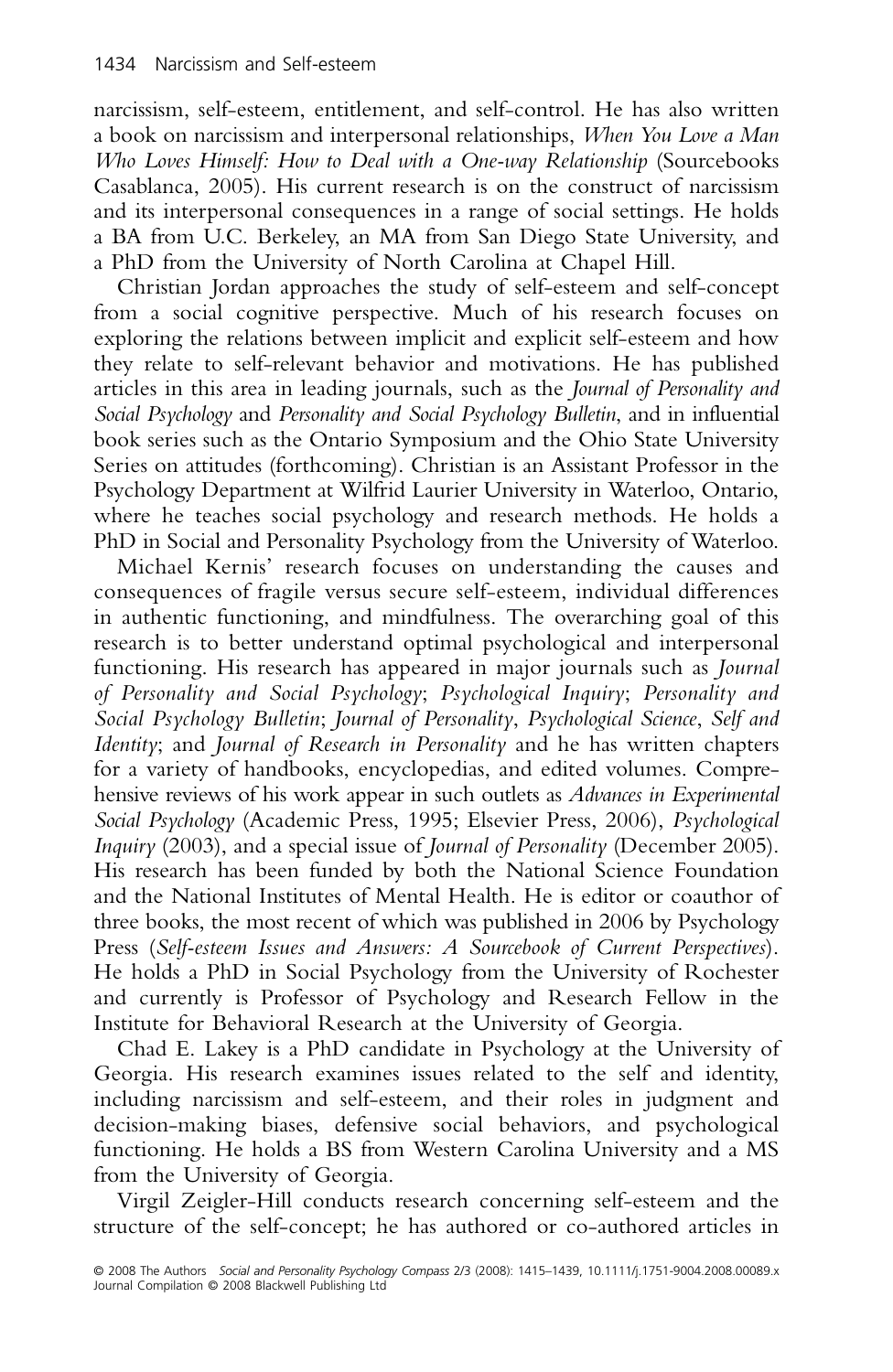these areas for publications such as the *Journal of Personality and Social Psychology*, *Journal of Personality*, and *Personality and Social Psychology Bulletin*. His current research is focused primarily on the status-signaling properties of self-esteem. Before coming to the University of Southern Mississippi, where he is an Assistant Professor, Zeigler-Hill earned a PhD in Social-Personality Psychology from the University of Oklahoma.

#### **Endnote**

\* Correspondence address: 4202 E. Fowler Avenue, PCD 4118G, Tampa, FL 33620, USA. Email: jbosson@cas.usf.edu

#### **References**

- Akhtar, S., & Thomson, J. A. (1982). Overview: Narcissistic personality disorder. *American Journal of Psychiatry*, **139**, 12–20.
- Bakan, D. (1966). *The Duality of Human Existence: An Essay on Psychology and Religion*. Oxford, UK: Rand McNally.
- Blair, I. V. (2002). The malleability of automatic stereotypes and prejudice. *Personality and Social Psychology Review*, **6**, 242–261.
- Blanton, H., Jaccard, J., Gonzales, P. M., & Christie, C. (2006). Decoding the implicit association test: Implications for criterion prediction. *Journal of Experimental Social Psychology*, **42**, 192–212.
- Boldero, J. (2007). Unpublished data, The University of Melbourne.
- Bosson, J. K. (1997). Unpublished data, The University of Texas-Austin.
- Bosson, J. K. (1998). Unpublished data, The University of Texas-Austin.
- Bosson, J. K. (2000). Unpublished data, The University of Texas-Austin.
- Bosson, J. K., & Prewitt-Freilino, J. L. (2007). Overvalued and ashamed: Considering the roles of self-esteem and self-conscious emotions in covert narcissism. In J. L. Tracy, R. W. Robins & J. P. Tangney (Eds.), *The Self-conscious Emotions: Theory and Research* (2nd ed., pp. 407–425). New York, NY: Guilford.
- Bosson, J. K., Swann, W. B. Jr., & Pennebaker, J. W. (2000). Stalking the perfect measure of implicit self-esteem: The blind men and the elephant revisited? *Journal of Personality and Social Psychology*, **79**, 631–643.
- Boucher, H. (2007). Unpublished data, Bates College.
- Bradlee, P. M., & Emmons, R. A. (1992). Locating narcissism within the interpersonal circumplex and the Five-Factor model. *Personality and Individual Differences*, **13**, 821–830.
- Brown, R. P., & Zeigler-Hill, V. (2004). Narcissism and the non-equivalence of self-esteem measures: A matter of dominance? *Journal of Research in Personality*, **38**, 585–592.
- Brown, R. P., Zeigler-Hill, V., & Wohl, M. (2004). Unpublished data, The University of Oklahoma.
- Campbell, W. K. (1999a). *Narcissism in Everyday Life*. Unpublished manuscript, Cleveland, OH: Case Western Reserve University.
- Campbell, W. K. (1999b). Narcissism and romantic attraction. *Journal of Personality and Social Psychology*, **77**, 1254–1270.
- Campbell, W. K., & Foster, J. D. (2007). The narcissistic self: Background, an extended agency model, and ongoing controversies. In C. Sedikides & S. Spencer (Eds.), *Frontiers in Social Psychology: The Self* (pp. 115–138). Philadelphia, PA: Psychology Press.
- Campbell, W. K., & Green, J. D. (2007). Narcissism and interpersonal self-regulation. In J. V. Wood, A. Tesser & J. G. Holmes (Eds.), *Self and Relationships* (pp. 73–94). New York, NY: Psychology Press.
- Campbell, W. K., Bosson, J. K., Goheen, T. W., Lakey, C. E., & Kernis, M. H. (2007). Do narcissists dislike themselves 'deep down inside'? *Psychological Science*, **18**, 227–229.
- Campbell, W. K., Brunell, A. B., & Finkel, E. J. (2006). Narcissism, interpersonal self-regulation,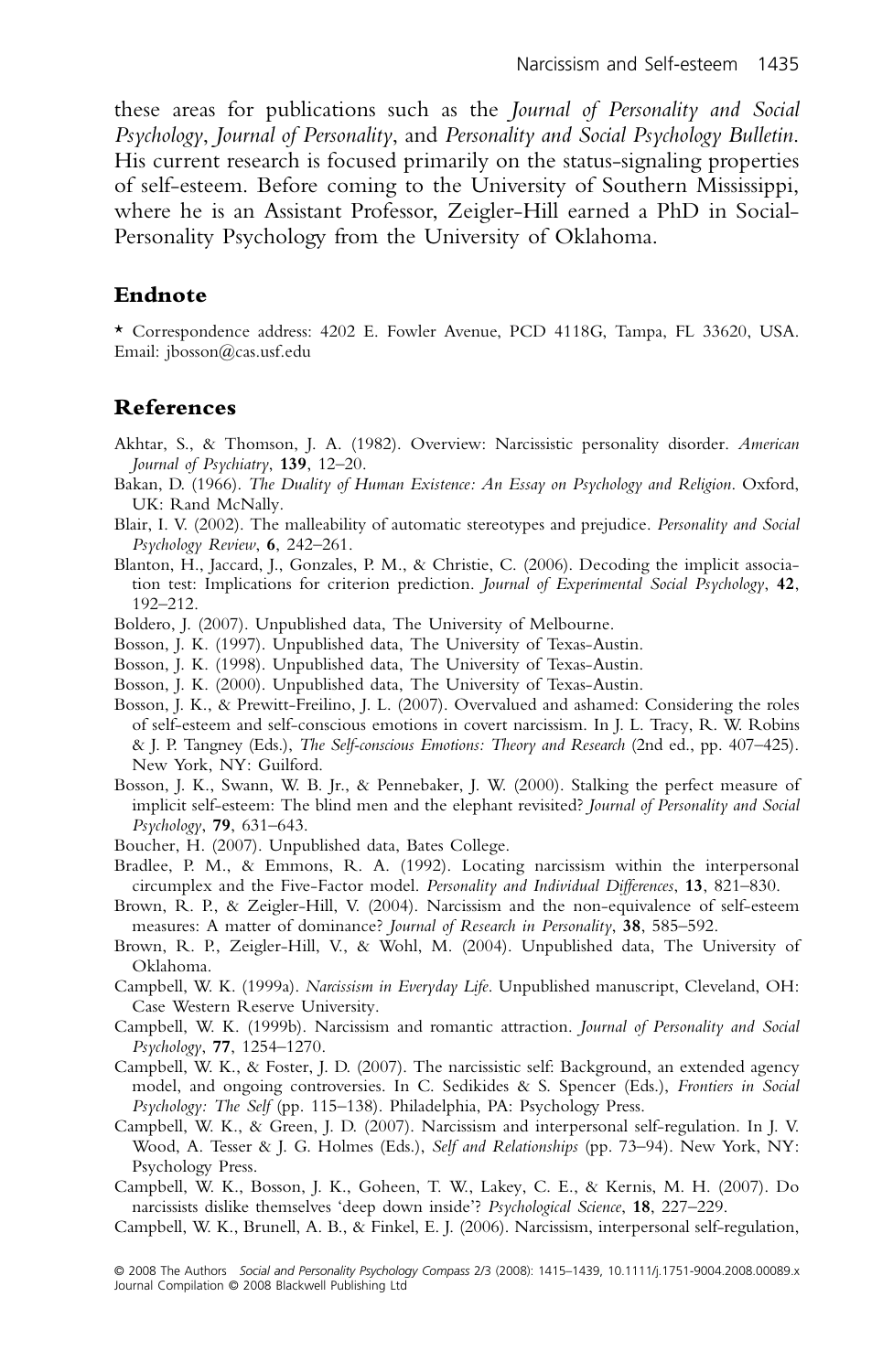and romantic relationships: An agency model approach. In E. J. Finkel & K. D. Vohs (Eds.), *Self and Relationships: Connecting Intrapersonal and Interpersonal Processes* (pp. 57–83). New York, NY: Guilford.

- Campbell, W. K., Bush, C. P., Brunell, A. B., & Shelton, J. (2005). Understanding the social costs of narcissism: The case of tragedy of the commons. *Personality and Social Psychology Bulletin*, **31**, 1358–1368.
- Campbell, W. K., Foster, C. A., & Finkel, E. J. (2002). Does self-love lead to love for others? *Journal of Personality and Social Psychology*, **83**, 340–354.
- Campbell, W. K., Rudich, E., & Sedikides, C. (2002). Narcissism, self-esteem, and the positivity of self-views: Two portraits of self-love. *Personality and Social Psychology Bulletin*, **28**, 358–368.
- Carroll, L. (1987). A study of narcissism, affiliation, intimacy, and power motives among students in business administration. *Psychological Reports*, **61**, 355–358.
- Cooper, A. (1998). Further developments in the clinical diagnosis of narcissistic personality disorder. In E. Ronningstam (Ed.), *Disorders of Narcissism: Diagnostic, Clinical, and Empirical Implications* (pp. 53–74). Washington, DC: American Psychiatric Press.
- Cooper, A. M., & Ronningstam, E. (1992). Narcissistic personality disorder. *Review of Psychiatry*, **11**, 80–97.
- Costa, P. T., & McCrae, R. R. (1992). *Revised NEO Personality Inventory (NEO-PI-R) and NEO Five-Factor Inventory (NEO-FFI) Professional Manual*. Odessa, FL: Psychological Assessment Resources.
- Crocker, J., & Park, L. E. (2004). The costly pursuit of self-esteem. *Psychological Bulletin*, **130**, 392–414.
- Crocker, J., & Wolfe, C. T. (2001). Contingencies of self-worth. *Psychological Review*, **108**, 593–623.
- Crocker, J., Luhtanen, R. K., Cooper, M. L., & Bouvrette, A. (2003). Contingencies of self-worth in college students: Theory and measurement. *Journal of Personality and Social Psychology*, **85**, 894–908.
- Crocker, J., Sommers, S. R., & Luhtanen, R. K. (2002). Hopes dashed and dreams fulfilled: Contingencies of self-worth and admissions to graduate school. *Personality and Social Psychology Bulletin*, **28**, 1275–1286.
- Deci, E. L., & Ryan, R. M. (1995). Human agency: The basis for true self-esteem. In M. H. Kernis (Ed.), *Efficacy, Agency, and Self-esteem* (pp. 31–50). New York, NY: Plenum Press.
- Dickinson, K. A., & Pincus, A. L. (2003). Interpersonal analysis of grandiose and vulnerable narcissism. *Journal of Personality Disorders*, **17**, 188–207.
- Do-Yeong, K. (2003). Voluntary controllability of the Implicit Association Test (IAT). *Social Psychology Quarterly*, **66**, 83–96.
- Emmons, R. A. (1984). Factor analysis and construct validity of the Narcissistic Personality Inventory. *Journal of Personality Assessment*, **48**, 291–300.
- Emmons, R. A. (1987). Narcissism: Theory and measurement. *Journal of Personality and Social Psychology*, **52**, 11–17.
- Epstein, S. (1994). Integration of the cognitive and the psychodynamic unconscious. *American Psychologist*, **49**, 709–724.
- Fazio, R. H., & Olson, M. A. (2003). Implicit measures in social cognition research: Their meaning and uses. *Annual Review of Psychology*, **54**, 297–327.
- Fiedler, K., & Bluemke, M. (2005). Faking the IAT: Aided and unaided response control on the implicit association tests. *Basic and Applied Social Psychology*, **27**, 307–316.
- Foster, J. D., Shrira, I., & Campbell, W. K. (2006). Theoretical models of narcissism, sexuality, and relationship commitment. *Journal of Social and Personal Relationships*, **23**, 367–386.
- Freud, S. (1914/1957). On narcissism: An introduction. In J. Strachey (Ed. and Trans.), *The Standard Edition of the Complete Psychological Works of Sigmund Freud* (Vol. **14**, pp. 67–104). London: Hogarth Press.
- Freud, S. (1931/1950). Libidinal types. In J. Strachey (Ed. and Trans.), *The Standard Edition of the Complete Psychological Works of Sigmund Freud* (Vol. **21**, pp. 217–220). London: Hogarth Press.
- Freud, S. (1986). On narcissism: An introduction. In A. P. Morrison (Ed.), *Essential Papers on Narcissism* (pp. 17–43). New York and London: New York University Press.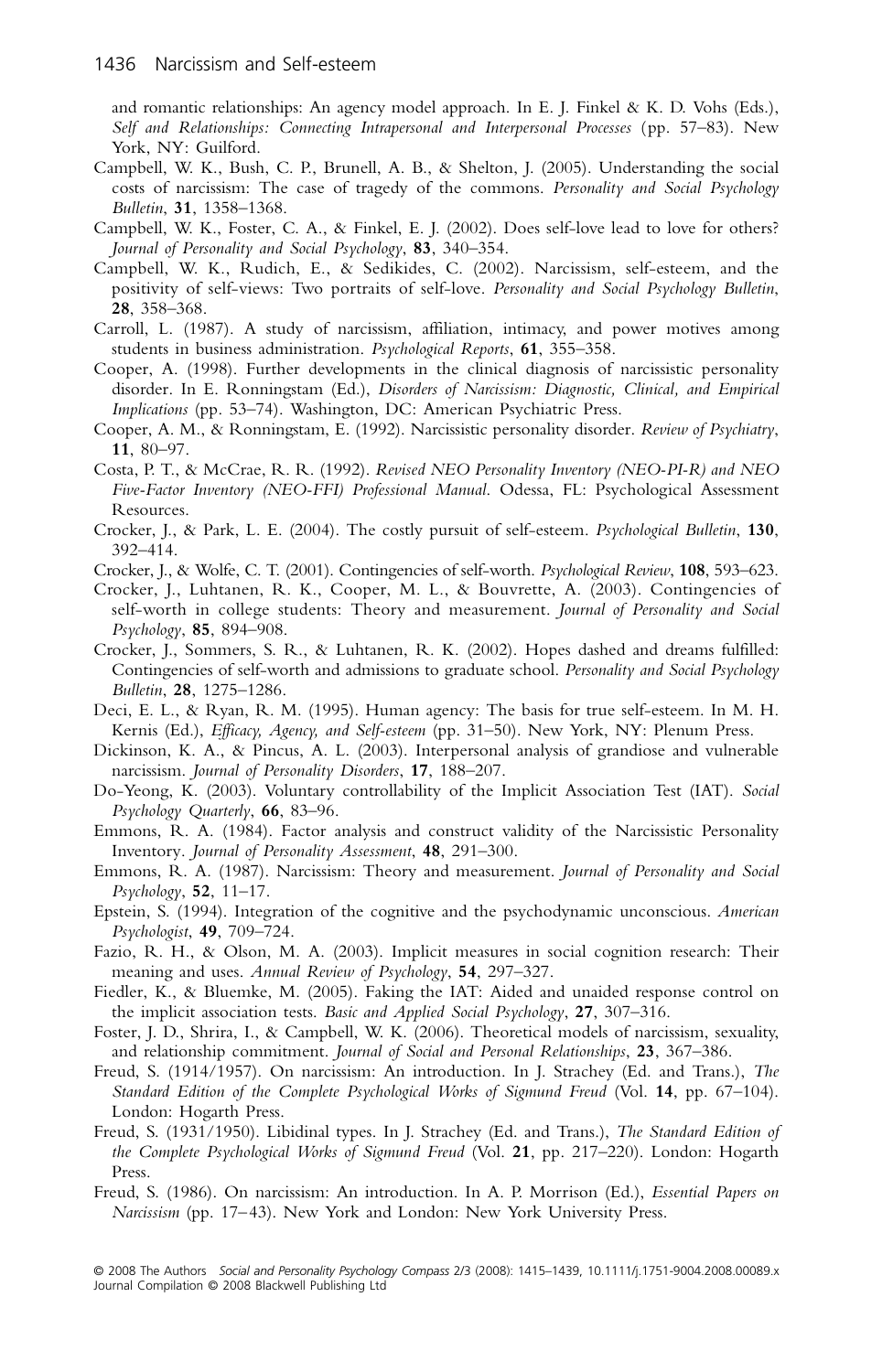- Gabbard, G. (1989). Two subtypes of narcissistic personality disorder. *Bulletin of the Menninger Clinic*, **53**, 527–32.
- Gabriel, M. T., Critelli, J. W., & Ee, J. S. (1994). Narcissistic illusions in self-evaluations of intelligence and attractiveness. *Journal of Personality*, **62**, 143–155.
- Gersten, S. P. (1991). Narcissistic personality disorder consists of two distinct subtypes. *Psychiatric Times*, **8**, 25–26.
- Goodie, A. S., Campbell, W. K., Miller, J. D., & Unsworth, N. (2007). Unpublished data, The University of Georgia.
- Gramzow, R., & Tangney, J. P. (1992). Proneness to shame and the narcissistic personality. *Personality and Social Psychology Bulletin*, **18**, 369–376.
- Greenwald, A. G., McGhee, D. E., & Schwartz, J. L. K. (1998). Measuring individual differences in implicit cognition: The Implicit Association Test. *Journal of Personality and Social Psychology*, **74**, 1464–1480.
- Greenwald, A. G., Nosek, B. A., & Banaji, M. R. (2003). Understanding and using the implicit association test: I. An improved scoring algorithm. *Journal of Personality and Social Psychology*, **85**, 197–216.
- Gregg, A. P., & Sedikides, C. (2008). *Implicit Self-esteem and Narcissism: Rethinking the Link*. Manuscript under review.
- Hendin, H. M., & Cheek, J. M. (1997). Assessing hypersensitive narcissism: A re-examination of Murray's narcissism scale. *Journal of Research in Personality*, **31**, 588–599.
- Hibbard, S., & Bunce, S. C. (1995). *Two Paradoxes of Narcissism*. Paper presented at the American Psychological Association Annual Meeting, New York, NY.
- Hunter, J. E., & Schmidt, F. L. (2004). *Methods of Meta-analysis: Correcting Error and Bias in Research Findings* (2nd ed.). Thousand Oaks, CA: Sage Publications.
- Jackson, D. N. (1974). *Personality Research form Manual*. Goshen, NY: Research Psychologists Press.
- John, O. P., & Robins, R. W. (1994). Accuracy and bias in self-perception: Individual differences in self-enhancement and the role of narcissism. *Journal of Personality and Social Psychology*, **66**, 206–219.
- John, O. P., & Srivastava, S. (1999). The Big Five trait taxonomy: History, measurement, and theoretical perspectives. In L. A. Pervin & O. P. John (Eds.), *Handbook of Personality: Theory and Research* (2nd ed., pp. 102–138). New York: Guilford.
- Jordan, C. H., Spencer, S. J., Zanna, M. P., Hoshino-Browne, E., & Correll, J. (2003). Secure and defensive high self-esteem. *Journal of Personality and Social Psychology*, **85**, 969–978.
- Karpinski, A. (2004). Measuring self-esteem using the Implicit Association Test: The role of the other. *Personality and Social Psychology Bulletin*, **30**, 22–34.
- Karpinski, A., & Steinman, R. B. (2006). The single category Implicit Association Test as a measure of implicit social cognition. *Journal of Personality and Social Psychology*, **91**, 16–32.
- Kernberg, O. (1975). *Borderline Conditions and Pathological Narcissism*. New York, NY: Jason Aronson.
- Kernberg, O. F. (1986). Factors in the psychoanalytic treatment of narcissistic personalities. In A. P. Morrison (Ed.), *Essential Papers on Narcissism* (pp. 213–244). New York and London: New York University Press.
- Kernis, M. H. (2001). Following the trail from narcissism to fragile self-esteem. *Psychological Inquiry*, **12**, 223–226.
- Kernis, M. H. (2003). Toward a conceptualization of optimal self-esteem. *Psychological Inquiry*, **14**, 1–26.
- Kernis, M. H. (2005). Measuring self-esteem in context: The importance of stability of selfesteem in psychological functioning. *Journal of Personality*, **73**, 1–37.
- Kernis, M. H., Cornell, D. P., Sun, C. R., Berry, A. J., & Harlow, T. (1993). There's more to self-esteem than whether it is high or low: The importance of stability of self-esteem. *Journal of Personality and Social Psychology*, **65**, 1190–1204.
- Kernis, M. H., & Goldman, B. M. (2006). Assessing stability of self-esteem and contingent self-esteem. In M. H. Kernis (Ed.), *Self-esteem Issues and Answers: A Sourcebook of Current Perspectives* (pp. 77–85). New York, NY: Psychology Press.
- Kernis, M. H., Lakey, C. E., & Heppner, W. L. (2004a). Unpublished data, The University of Georgia.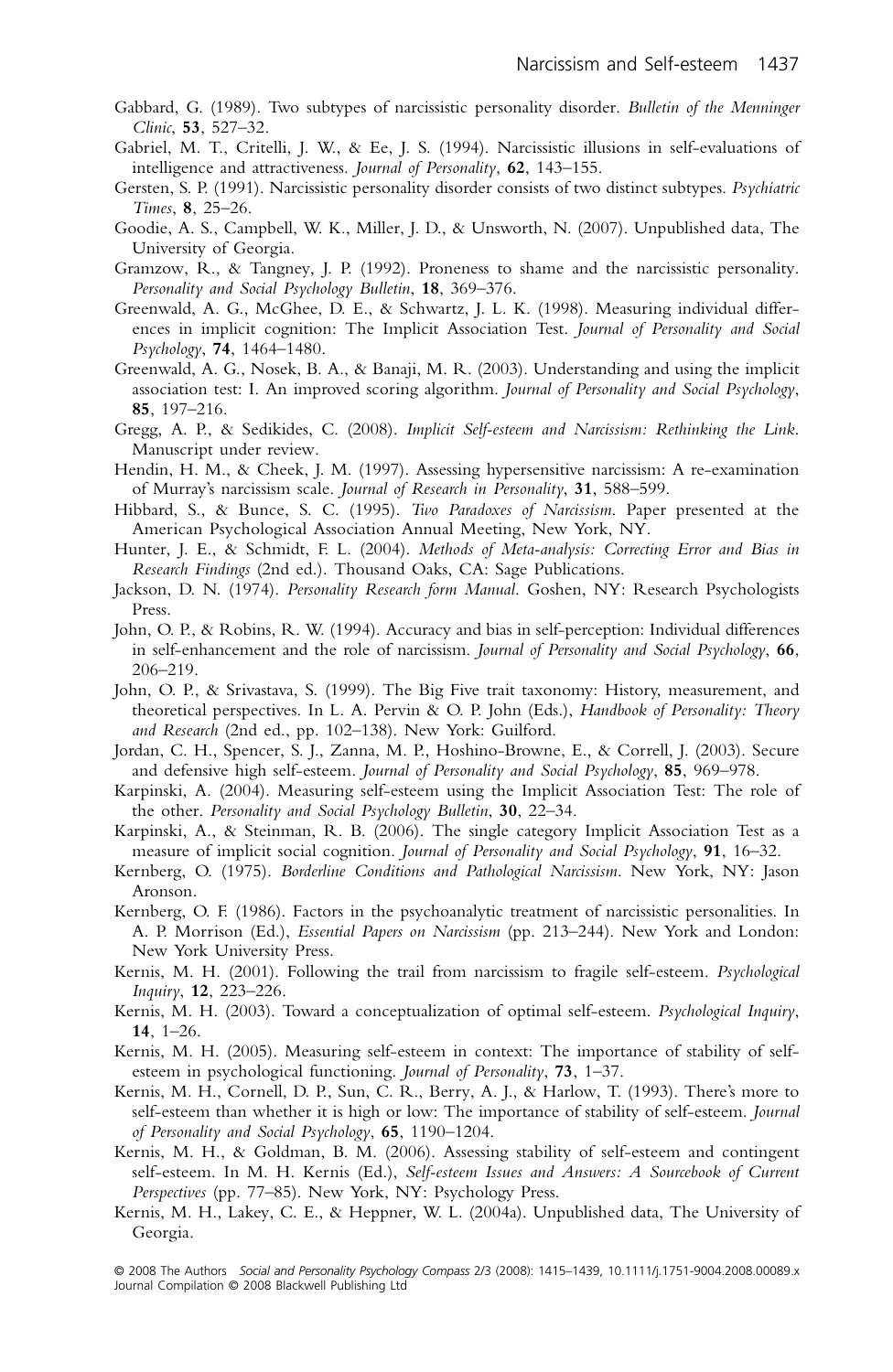- Kernis, M. H., Lakey, C. E., & Heppner, W. L. (2004b). Unpublished data, The University of Georgia.
- Kernis, M. H., Heppner, W. L., & Lakey, C. E. (2005a). Unpublished data, The University of Georgia.
- Kernis, M. H., Heppner, W. L., & Lakey, C. E. (2005b). Unpublished data, The University of Georgia.
- Kernis, M. H., Lakey, C. E., & Heppner, W. L. (2008). Secure versus fragile self-esteem as a predictor of verbal defensiveness: Converging findings across three different markers. *Journal of Personality*, **76**, 1–36.
- Kitayama, S., & Karasawa, M. (1997). Implicit self-esteem in Japan: Name letters and birthday numbers. *Personality and Social Psychology Bulletin*, **23**, 736–742.
- Kohut, H. (1966). Forms and transformations of narcissism. *Journal of the American Psychoanalytic Association*, **14**, 243–272.
- Kohut, H. (1971). *The Analysis of the Self*. Madison, WI: International Universities Press.
- Kohut, H. (1977). *The Restoration of the Self*. New York, NY: International Universities Press.
- Kohut, H., & Wolf, E. S. (1986). The disorders of self and their treatment: An outline. In A. P. Morrison (Ed.), *Essential Papers on Narcissism* (pp. 175–196). New York and London: New York University Press.
- Koole, S. L., & Pelham, B. W. (2003). On the nature of implicit self-esteem: The case of the name letter effect. In S. J. Spencer, S. Fein, M. P. Zanna & J. M. Olson (Eds.), *Motivated Social Perception: The Ontario Symposium* (Vol. **9**, pp. 93–116). Mahwah, NJ: Lawrence Erlbaum.
- Koole, S. L., Dijksterhuis, A., & van Knippenberg, A. (2001). What's in a name: Implicit self-esteem and the automatic self. *Journal of Personality and Social Psychology*, **80**, 669–685.
- Lakey, C. E., Campbell, W. K., Bosson, J. K., Young, D. L., & Goodie, A. S. (2008). *Narcissism, Agency Versus Communion, and Implicit Egotism: Different Roads to Implicit Self-esteem*. Manuscript in preparation.
- McGregor, I., Nail, P. R., Kocalar, D., & Haji, R. (2007). *Smug, Low Empathy: A Side-effect of Praising Narcissists*. Unpublished manuscript, York University.
- Miller, J. D., & Campbell, W. K. (forthcoming). Comparing clinical and social-personality conceptualizations of narcissism. *Journal of Personality*.
- Millon, T. (1981). *Disorders of Personality*. New York, NY: Wiley.
- Morf, C. C., & Rhodewalt, F. (1993). Narcissism and self-evaluation maintenance: Explorations in object relations. *Personality and Social Psychology Bulletin*, **19**, 668–676.
- Morf, C. C., & Rhodewalt, F. (2001). Unraveling the paradoxes of narcissism: A dynamic self-regulatory processing model. *Psychological Inquiry*, **12**, 177–196.
- Nisbett, R. E., & Wilson, T. D. (1977). Telling more than we can know: Verbal reports on mental processes. *Psychological Review*, **84**, 231–259.
- Nosek, B. A., & Banaji, M. R. (2001). The Go/No-go Association Task. *Social Cognition*, **19**, 625–666.
- Nuttin, J. M. (1985). Narcissism beyond Gestalt awareness: The name letter effect. *European Journal of Social Psychology*, **15**, 353–361.
- Nuttin, J. M. (1987). Affective consequences of mere ownership: The name letter effect in twelve European languages. *European Journal of Social Psychology*, **17**, 381–402.
- Olson, M. A., Fazio, R. H., & Hermann, A. D., Sr. (2007). Reporting tendencies underlie discrepancies between implicit and explicit measures of self-esteem. *Psychological Science*, **18**, 267–291.
- Paradise, A. W., & Kernis, M. H. (1999). *Development of the Contingent Self-esteem Scale*. Unpublished data, University of Georgia.
- Paulhus, D. L. (1998). Interpersonal and intrapsychic adaptiveness of trait self-enhancement: A mixed blessing? *Journal of Personality and Social Psychology*, **74**, 1197–1208.
- Paulhus, D. L. (2001). Normal narcissism: Two minimalist views. *Psychological Inquiry*, **12**, 228–230.
- Paulhus, D. L., & Williams, K. (2002). The dark triad of personality: Narcissism, Machiavellianism, and psychopathy. *Journal of Research in Personality*, **36**, 556–568.
- Piasecki, R., & Kernis, M. H. (2004). Unpublished data, The University of Georgia.